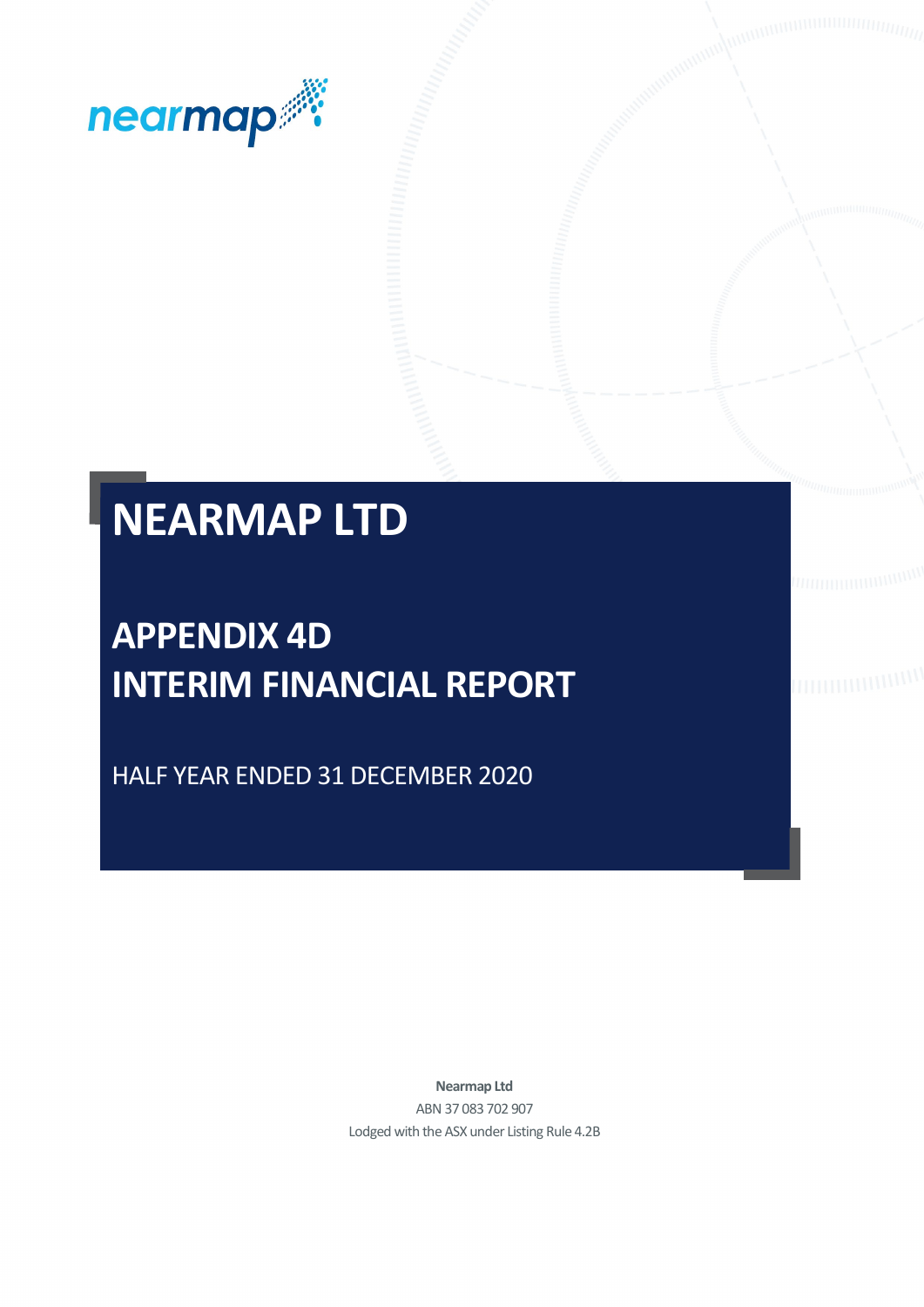## **APPENDIX 4D INTERIM FINANCIAL REPORT FOR THE HALF-YEAR ENDED 31 DECEMBER 2020**

## **RESULTS FOR ANNOUNCEMENT TO THE MARKET**

| Nearmap Ltd                      |
|----------------------------------|
| 37 083 702 907                   |
| Half-year ended 31 December 2020 |
| Half-year ended 31 December 2019 |
| 15 February 2021                 |
|                                  |

|                                                                 |      |     |           | AS'000 |
|-----------------------------------------------------------------|------|-----|-----------|--------|
| <b>REVENUE FROM ORDINARY ACTIVITIES</b>                         | Up   | 18% | 10        | 54.718 |
| LOSS FROM ORDINARY ACTIVITIES AFTER TAX ATTRIBUTABLE TO MEMBERS | Down | 50% |           | 9.386  |
| NET LOSS FOR THE HALF-YEAR ATTRIBUTABLE TO MEMBERS              | Down | 50% | $10^{-1}$ | 9.386  |

|                                                    | <b>31 DECEMBER 2020</b> | 31 DECEMBER 2019 |
|----------------------------------------------------|-------------------------|------------------|
| NET TANGIBLE ASSETS PER SHARE (CENTS) <sup>1</sup> | 21.56                   | 6.44             |

<sup>1</sup> Net assets (excluding intangible assets and net deferred tax liabilities) divided by number of shares outstanding at the end of the half-year.

## **DIVIDENDS**

Nearmap Ltd has not paid, and does not propose to pay, any dividends for the half-year ended 31 December 2020.

## **COMMENTARYANDOPERATIONALOVERVIEW**

For a discussion on the items above refer to the Operating and Financial Review section contained in the Directors' Report.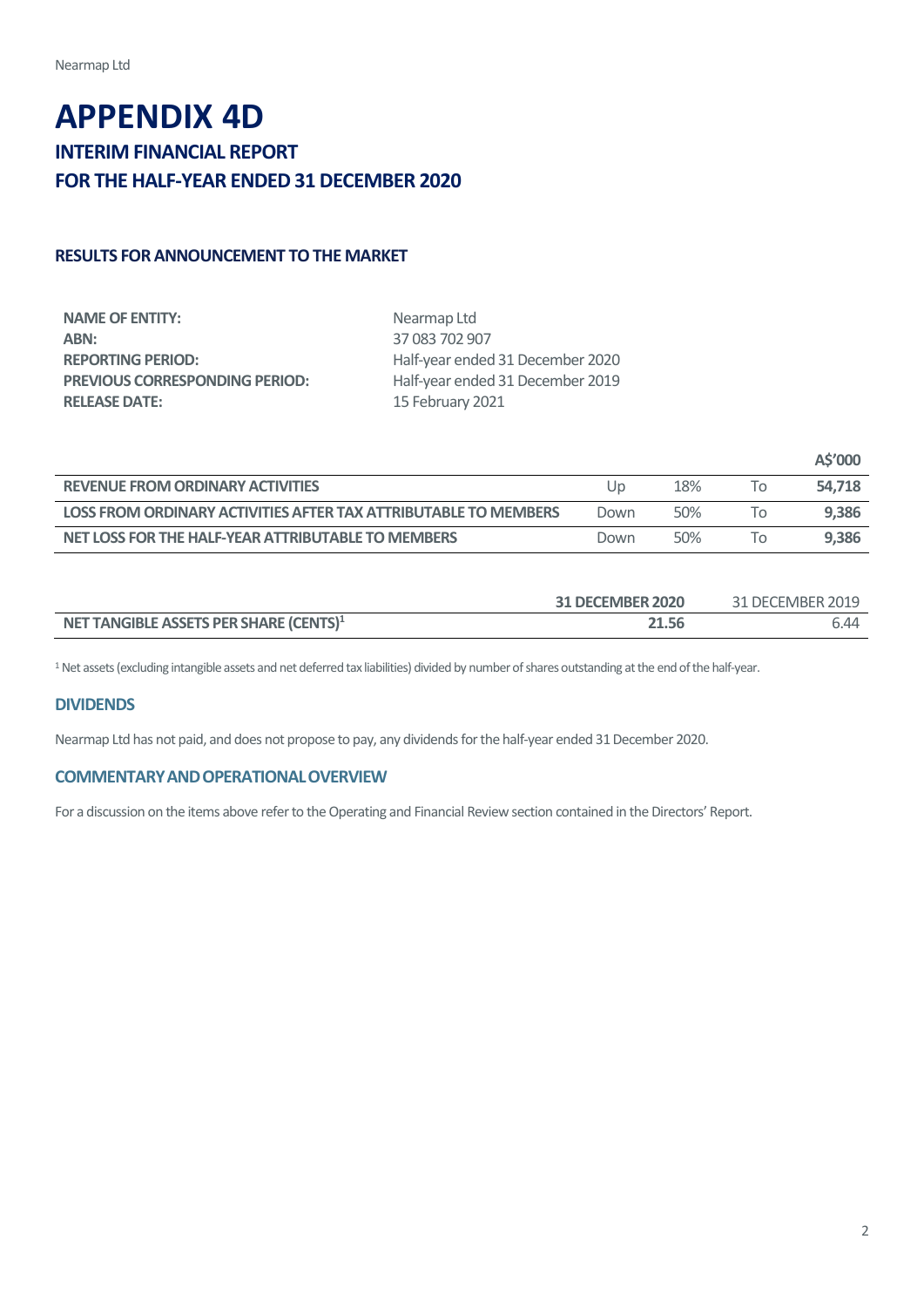## **NEARMAP LTD INTERIM FINANCIAL REPORT** HALF-YEAR ENDED 31 DECEMBER 2020

| <b>CONTENTS</b>                                                                                            |  |
|------------------------------------------------------------------------------------------------------------|--|
| CONSOLIDATED INTERIM STATEMENT OF PROFIT OR LOSS AND OTHER COMPREHENSIVE INCOME FOR THE HALF-YEAR ENDED 31 |  |
|                                                                                                            |  |
|                                                                                                            |  |
|                                                                                                            |  |
|                                                                                                            |  |
|                                                                                                            |  |
|                                                                                                            |  |
|                                                                                                            |  |
|                                                                                                            |  |
|                                                                                                            |  |
|                                                                                                            |  |
|                                                                                                            |  |
|                                                                                                            |  |
|                                                                                                            |  |
|                                                                                                            |  |
|                                                                                                            |  |
|                                                                                                            |  |
|                                                                                                            |  |
|                                                                                                            |  |
|                                                                                                            |  |
|                                                                                                            |  |
|                                                                                                            |  |
|                                                                                                            |  |
|                                                                                                            |  |
|                                                                                                            |  |
|                                                                                                            |  |
|                                                                                                            |  |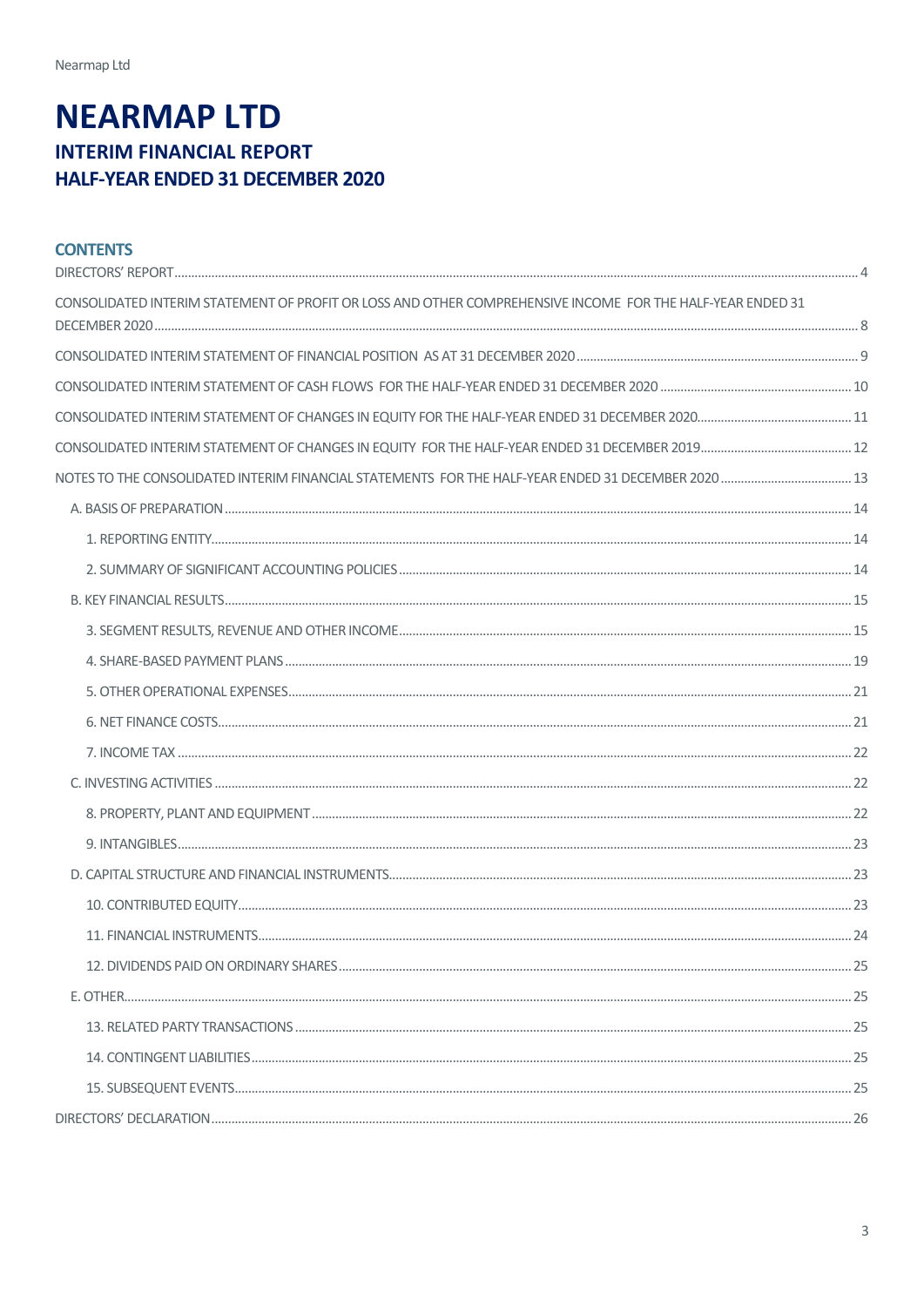## <span id="page-3-0"></span>**DIRECTORS' REPORT**

The Directors submit their report, together with the consolidated interim financial statements of the Group consisting of Nearmap Ltd and the entities it controlled at the end of, or during the half-year ended 31 December 2020.

#### **DIRECTORS**

The Directors of the Company at any time during or since the end of the half-year and up to the date of this report are:

| Mr Peter James     | Non-Executive Chairman                      |
|--------------------|---------------------------------------------|
| Dr Rob Newman      | Chief Executive Officer & Managing Director |
| Ms Tracey Horton   | Non-Executive Director                      |
| Ms Sue Klose       | Non-Executive Director                      |
| Mr Ross Norgard    | Non-Executive Director                      |
| Mr Cliff Rosenberg | Non-Executive Director                      |

### **OPERATING AND FINANCIAL REVIEW**

#### *Financial performance*

| Group ACV Portfolio (A\$'000)               | <b>HY21</b> | <b>HY20</b> | YoY\$   | YoY%   |
|---------------------------------------------|-------------|-------------|---------|--------|
| <b>Opening ACV</b>                          | 106,437     | 90,240      | 16,197  | 18%    |
| New business                                | 4,902       | 8,584       | (3,682) | (43%)  |
| Net upsells                                 | 9,245       | 4,599       | 4,646   | 101%   |
| Churn                                       | (3,838)     | (6,880)     | 3,042   | (44%)  |
| <b>Net incremental ACV</b>                  | 10,309      | 6,303       | 4,006   | 64%    |
| Foreign exchange                            | (4, 555)    | 33          | (4,588) |        |
| <b>Closing ACV</b>                          | 112,191     | 96,576      | 15,615  | 16%    |
| <b>Total revenue</b>                        | 54,718      | 46,347      | 8,371   | 18%    |
| Total net expenses (ex. D&A, interest, tax) | (41, 181)   | (43, 128)   | 1,947   | 5%     |
| <b>EBITDA</b>                               | 13,537      | 3,219       | 10,318  | 321%   |
| Depreciation and amortisation               | (22, 955)   | (22, 126)   | (829)   | (4%)   |
| <b>EBIT</b>                                 | (9, 418)    | (18,907)    | 9,489   | 50%    |
| Net finance costs                           | (1, 387)    | (304)       | (1,083) | (356%) |
| Income tax benefit                          | 1,419       | 604         | (815)   | (135%) |
| <b>NPAT</b>                                 | (9,386)     | (18,607)    | 9,221   | 50%    |
| <b>Earnings per share</b>                   | (1.98)      | (4.14)      | 2.16    | 52%    |
| <b>Operating cash flow</b>                  | 19,639      | (787)       | 20,426  | 2,595% |

Overall financial and operational performance in HY21 was strong, reflecting the resiliency of the Group's business model and the strong returns on investments made across all functional areas of the business in prior periods. The Group posted record performance in the North American (NA)business, providing validation of the market opportunity and the Group's decision to refine its focus in support of core growth verticals. This was achieved whilst retention rates reverted to industry leading levels, adoption of newly developed content types and product lines continued to grow, and the Group continued to maintain its disciplined approach to cost management to ensure positive returns on investment. The strength of business performance combined with the strength of the Group balance sheet means that the Group is well placed to continue on its growth journey and to accelerate opportunities as they become apparent.

Total revenue for the half-year ended 31 December 2020 (HY21) increased 18% to \$54.7m compared to total revenue for the half-year ended 31 December 2019 (HY20) of \$46.3m. ANZ revenue increased 11% to \$33.0m compared to prior half-year total revenue of \$29.6m, while NA revenue increased 30% to \$21.7m compared to prior half-year total revenue of \$16.7m.

The increase in revenue is correlated to the 16% growth in the Annual Contract Value ("ACV") portfolio over the same period. The drivers behind ACV growth for the half-year ended 31 December 2020 are: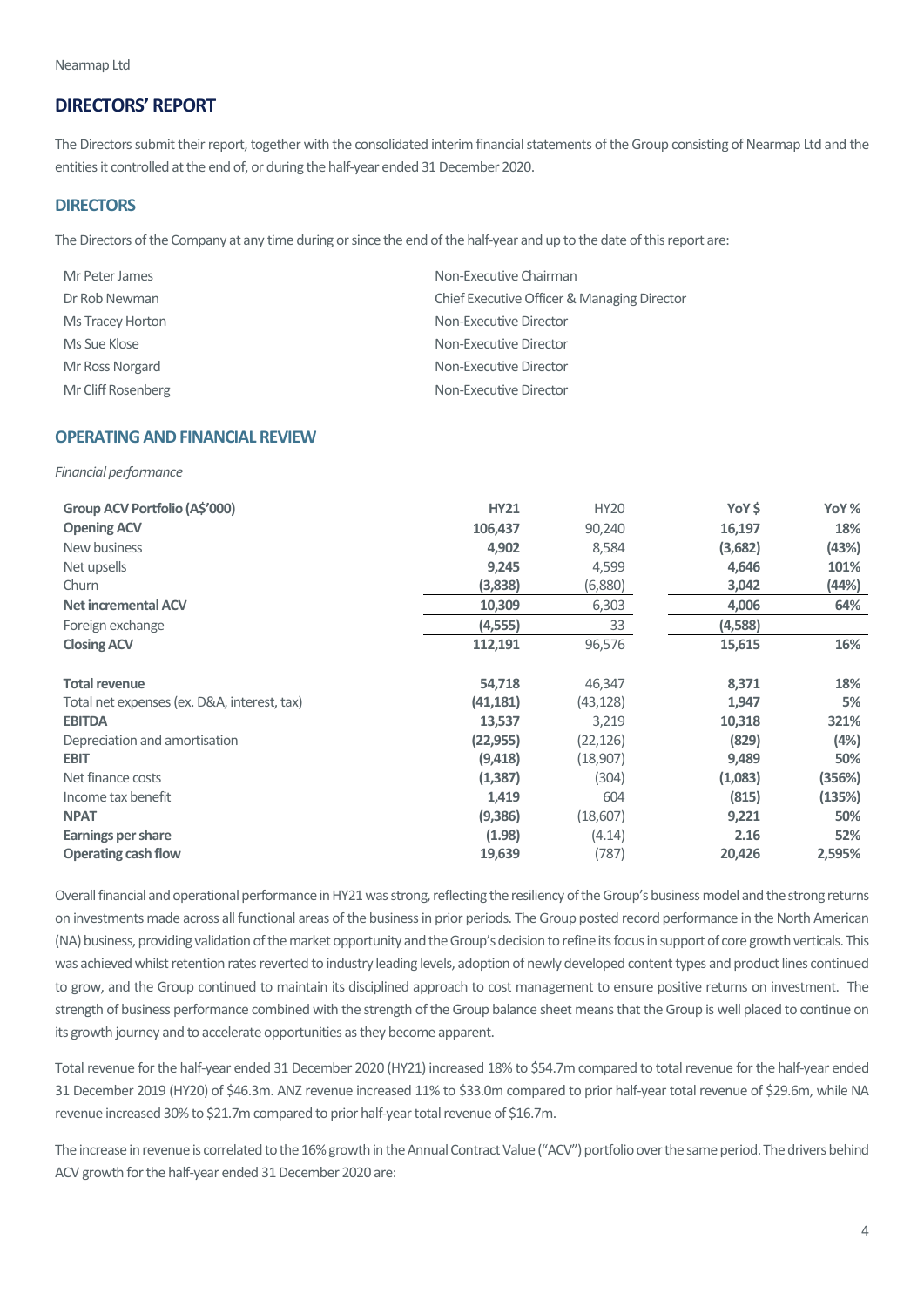## **DIRECTORS' REPORT (CONT.)**

#### **OPERATING AND FINANCIAL REVIEW (CONT.)**

#### *Financial performance (cont.)*

- New business: New customers contributed \$4.9m of incremental ACV in HY21, down 43% on prior half-year. This is due to a combination of the timing of when large deals were signed in NA in the previous financial year and the impact of the prevailing economic conditions on enterprise customers. The NA and ANZ segments respectively represented \$2.6m and \$2.3m of the Group's new business for the half-year ended 31 December 2020 (31 December 2019: \$5.7m and \$2.9m respectively).
- Net upsell: Net upsell is the aggregate of customer upgrades offset by downgrades. Net upsell in HY21 totalled \$9.2m which was \$4.6m above prior half-year. Upgrades were strong in both segments and particularly in NA, highlighting the increased uptake of new content types to customers in key industry verticals and the growing relevance of Nearmap content to remote working solutions. Net upsell in ANZ was impacted by two downgrades to enterprise accounts reflecting business restructuring and adverse economic conditions. In these situations, Nearmap's primary focus is to ensure that customer business impact is minimised by enabling continued access to Nearmap content, with a view to the long-term relationship. The NA and ANZ segments respectively reported net upsell of \$7.1m and \$2.1m during the half-year ended 31 December 2020 (31 December 2019: \$2.3m and \$2.3m respectively).
- Retention: As a subscription business selling annual contracts, a key focus for sales and marketing activities is the retention of existing customers. Nearmap has invested and continues to invest significantly in customer retention activities. In HY20, two large-enterprise churn events relating to the cancellation by a partner which was subject to a permanent court injunction, and the loss of a customer contract due to the slowdown in mapping for the autonomous vehicle industry skewed the ACV portfolio churn upward. As at HY21, ACV portfolio churn has decreased to 6.1%, which is in line with historical churn rates, is significantly ahead of the industry average and is evidence of the growing importance of Nearmap to existing customers in times of economic challenge. The NA and ANZ segment respectively reported churn to the value of \$1.4m and \$2.4m during the half-year ended 31 December 2020 (31 December 2019: \$4.8m and \$2.1m respectively).

Total revenue is recognised evenly over the subscription period, while ACV represents the annualised value of all active subscription contracts in effect at a particular date. The difference between ACV growth and total revenue growth is a result of the timing of new business, net upsell and churn events across the financial year.

The Group continued to perform well despite the ongoing uncertainty created by COVID-19. The Group continued to grow its overall ACV portfolio during this period, with growth particularly strong in NA, demonstrating the strength of business operations and the increasing relevance of the Group's products to many customers who themselves are working remotely and are unable to make physical site visits.

Group EBITDA for the half-year ended 31 December 2020 is up 320% to \$13.5m compared to prior half-year Group EBITDA of \$3.2m. In ANZ, EBITDA is up 33% to \$13.6m compared to prior half-year EBITDA of \$10.3m, mainly driven by growing revenue on top of a relatively stable cost base. In NA, EBITDA is up 99% to (\$0.1m) compared to prior year half-year EBITDA of (\$7.1m). The increase in revenue was coupled with a decrease of \$2.0m in net expenses, largely driven by a reduction in non-capitalised capture costs and general and administrative costs. The lower non-capitalised capture costs reflect efficiencies to the capture program and the overall survey operations program in the first part of the halfyear, while the lower general and administrative costs are partly due to the on-going travel restrictions in place throughout the Group.

Employees continue to work remotely with no discernible impact to productivity or engagement, and salaries were returned to 100% on 1 November 2020 following a 6-month period during which they were reduced by 20% (25% for Non-Executive Directors and the Chief Executive Officer). A COVID-19 stock compensation scheme was introduced for all non-Key Management Personnel employees to offset salary foregone in the form of Restricted Stock Units.

Group NPAT for the half-year ended 31 December 2020 is up 50% to (\$9.4m) compared to prior year of (\$18.6m). The increase in NPAT is driven by the increase in EBITDAand an increase of 135% or \$0.8m in tax benefit, offset by an increase of 4% or \$0.8m in depreciation and amortisation expense resulting from the increased cost base of capture costs, an increase in net finance costs (including interest income) of 85% or \$1.1m mainly driven by the appreciating Australian dollar during the half-year.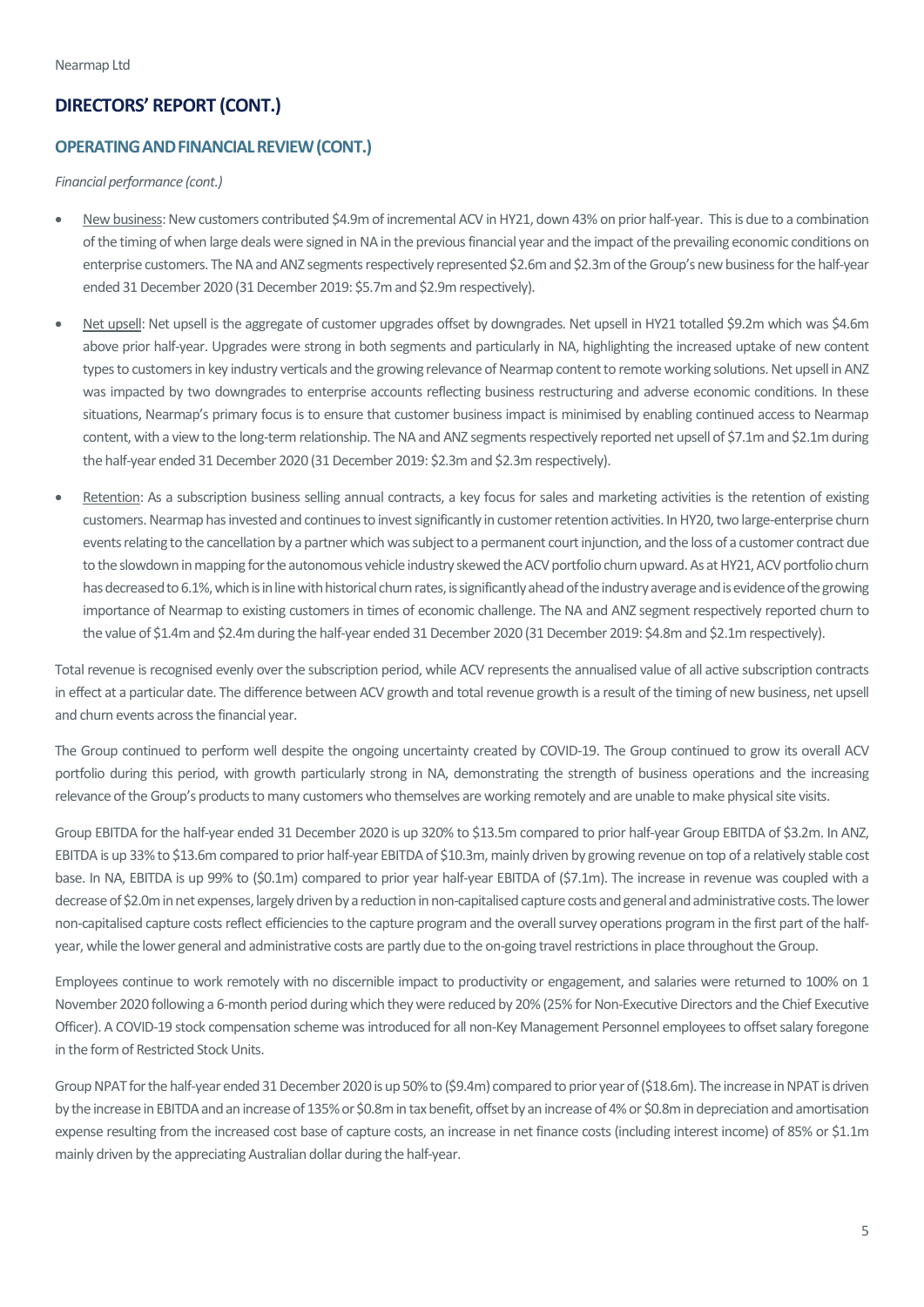## **DIRECTORS' REPORT (CONT.)**

#### **OPERATING AND FINANCIAL REVIEW (CONT.)**

#### *Financial position*

Nearmap's balance sheet remains strong with no debt and a closing cash balance at 31 December 2020 of \$129.3m (30 June 2020: \$36.1m). The significant increase in cash and cash equivalents is primarily due to the receipt of proceeds from the capital raise in September/October 2020 whereby \$93.5m was received by the Group, net of transaction costs.

Management intends to gradually invest these proceeds into the business in support of its longer term strategic and financial aspirations. In accordance with the investor presentation issued on 10 September 2020, these funds will be invested into the Sales and Marketing workforce (mainly in NA) and expanding product solutions for specific industry verticals, accelerating the roll-out of HyperCamera3 to enable quicker future expansion, and acquiring new operational systems to support business growth. Investment in these initiatives will be phased across the second half of FY21 and FY22, with the balance of additional funds available to be invested as needed to pursue other growth opportunities in subsequent years.

The Group's net working capital, excluding cash and cash equivalents and deferred revenue, increased 52% to \$11.1m from \$7.3m between 30 June 2020 and 31 December 2020. The main elements driving the increase are trade receivables which have increased by a \$3.4m in line with the increase in revenue, and other current assets which have increased by \$2.3m as a result of insurance premiums increases across the market. Offsetting these, employee benefit liabilities have increased by \$3.5m, mainly as a result of the deferral of the FY20 (Short Term Incentive Plan (STIP) payment to the second half of FY21. Cash receipts from customers for the year were \$58.1m compared to \$46.6m in the previous halfyear, an increase of \$11.5m or 25% which is reflective of the growing customer portfolio.

The Group's net assets as at 31 December 2020 increased 159% to \$146.8m, from \$56.7m at 30 June 2020. The increase is largely due to the capital raise in September/October 2020 (\$93.5m), as well as the recognition of the share-based payment expense against equity reserves (\$5.0m). The latter includes the cost of the stock compensation grant issued to employees in exchange for a 20% salary reduction during the COVID-19 outbreak. These increases were offset by the net loss recorded by the Group during the half-year (\$9.4m).

### **ROUNDINGOFF**

The Company is of a kind referred to in *ASIC Corporations (Rounding in Financial/Directors' Reports) Instrument 2016/191* and in accordance with that instrument, amounts in the consolidated interim financial statements and Directors' Report have been rounded off to the nearest thousand dollars, unless otherwise stated.

### **AUDITOR'S INDEPENDENCE DECLARATION**

KPMG, our auditor, have provided a written independence declaration as required under section 307C of the *Corporations Act 2001* to the Directors in relation to their review of the consolidated interim financial statements for the half year ended 31 December 2020. This independence declaration forms part of the Directors' Report and can be found at page 7.

Signed in accordance with a resolution of the Directors.

**Dr Rob Newman** Chief Executive Officer & Managing Director Sydney, 14 February 2021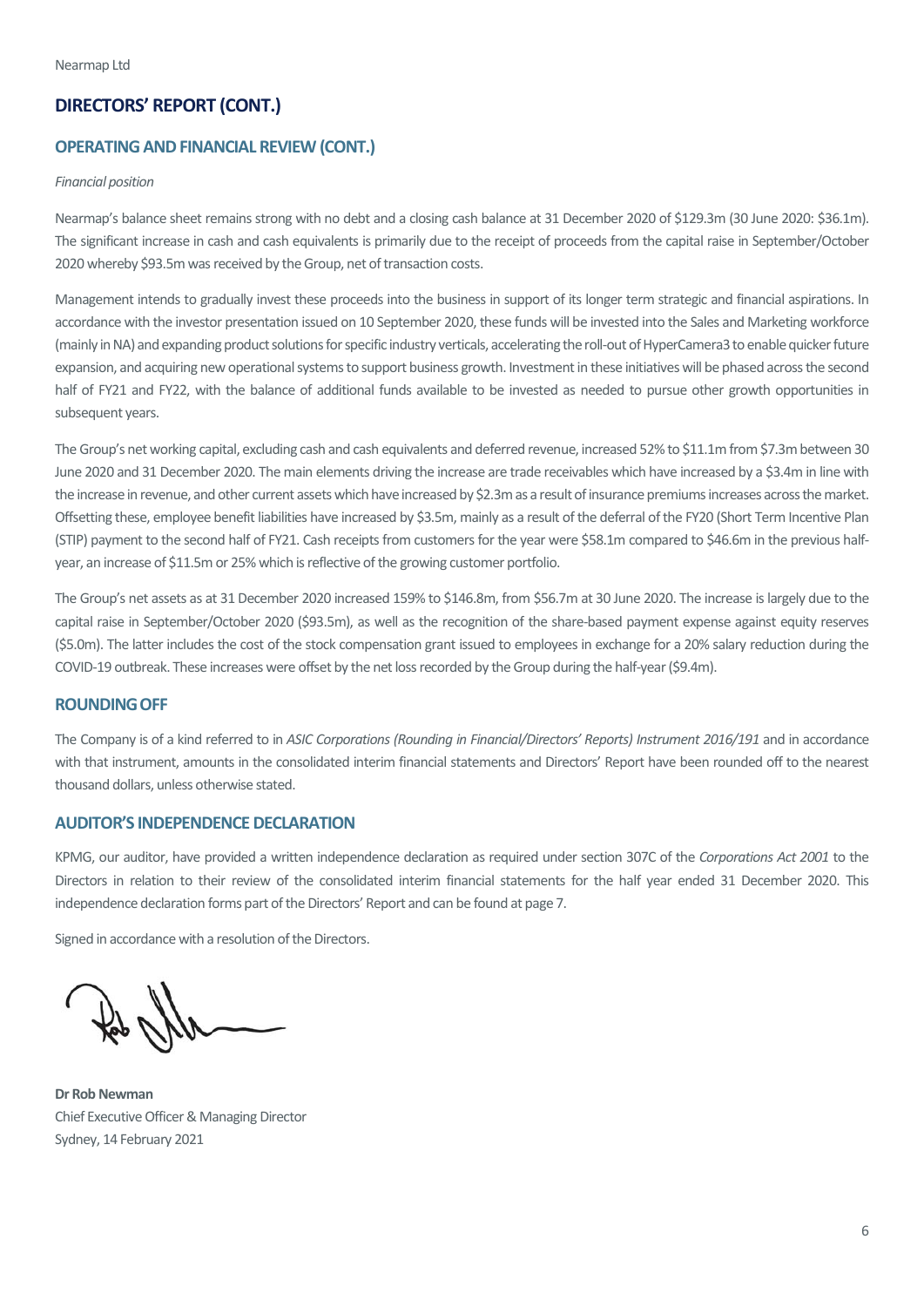

# Lead Auditor's Independence Declaration under Section 307C of the Corporations Act 2001

## To the Directors of Nearmap Ltd

I declare that, to the best of my knowledge and belief, in relation to the review of Nearmap Ltd for the half-year ended 31 December 2020 there have been:

- i. no contraventions of the auditor independence requirements as set out in the *Corporations Act 2001* in relation to the review; and
- ii. no contraventions of any applicable code of professional conduct in relation to the review.

 $KPMG$ 

Capinha Toonli

KPMG Caoimhe Toouli *Partner*  Sydney 14 February 2021

KPMG, an Australian partnership and a member firm of the KPMG global organisation of independent member firms affiliated with KPMG International Limited, a private English company limited by guarantee. All rights reserved. The KPMG name and logo are trademarks used under license by the independent member firms of the KPMG global organisation. Liability limited by a scheme approved under Professional Standards Legislation.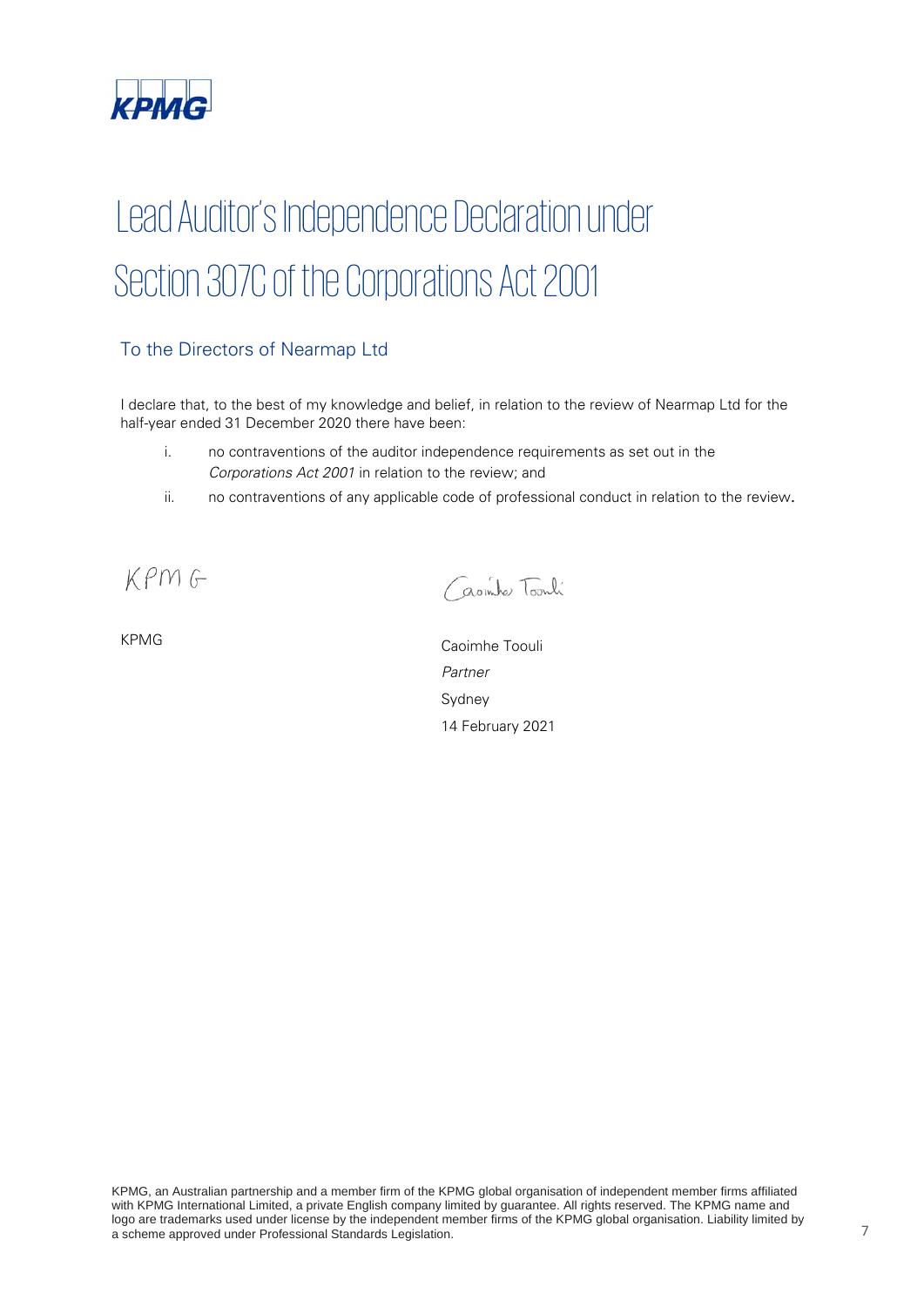## <span id="page-7-0"></span>**CONSOLIDATED INTERIM STATEMENT OF PROFIT OR LOSS AND OTHER COMPREHENSIVE INCOME FOR THE HALF-YEAR ENDED 31 DECEMBER 2020**

|                                                                            |              | <b>31 DECEMBER</b> | 31 DECEMBER |
|----------------------------------------------------------------------------|--------------|--------------------|-------------|
|                                                                            |              | 2020               | 2019        |
|                                                                            | <b>NOTES</b> | \$'000             | \$'000      |
|                                                                            |              |                    |             |
| Revenue                                                                    |              | 54,718             | 46,347      |
| Other income $1$                                                           |              | 694                | 615         |
| <b>TOTAL REVENUE AND OTHER INCOME</b>                                      | 3            | 55,412             | 46,962      |
|                                                                            |              |                    |             |
| Employee benefits expense                                                  |              | (29,051)           | (27, 760)   |
| Amortisation                                                               | 9            | (18, 178)          | (18, 202)   |
| Depreciation                                                               | 8            | (4,777)            | (3,924)     |
| Other operational expenses                                                 | 5            | (12, 637)          | (15, 481)   |
| <b>TOTAL EXPENSES</b>                                                      |              | (64, 643)          | (65, 367)   |
| <b>OPERATING LOSS</b>                                                      |              | (9,231)            | (18, 405)   |
|                                                                            |              |                    |             |
| Net finance costs <sup>1</sup>                                             | 6            | (1,574)            | (806)       |
| <b>LOSS BEFORE TAX</b>                                                     |              | (10, 805)          | (19, 211)   |
|                                                                            |              |                    |             |
| Income tax benefit                                                         | 7            | 1,419              | 604         |
| <b>LOSS AFTER TAX FOR THE HALF-YEAR ATTRIBUTABLE</b>                       |              | (9,386)            | (18,607)    |
| TO THE OWNERS OF NEARMAP LTD                                               |              |                    |             |
|                                                                            |              |                    |             |
| <b>OTHER COMPREHENSIVE INCOME</b>                                          |              |                    |             |
| Items that are or may be reclassified to profit or loss:                   |              |                    |             |
| Exchange differences on translation of foreign operations                  |              | (621)              | 460         |
| Fair value loss on cash flow hedges                                        |              | (365)              | (297)       |
| Transfer of hedging losses to the consolidated statement of profit or loss |              | 956                |             |
| Income tax associated with these items                                     |              | (177)              | 89          |
| OTHER COMPREHENSIVE (LOSS)/INCOME FOR THE HALF-YEAR                        |              | (207)              | 252         |
| <b>TOTAL COMPREHENSIVE LOSS FOR THE HALF-YEAR ATTRIBUTABLE</b>             |              | (9,593)            | (18, 355)   |
| TO THE OWNERS OF NEARMAP LTD                                               |              |                    |             |
|                                                                            |              |                    |             |
| <b>LOSS PER SHARE</b>                                                      |              |                    |             |
| Basic loss per share for the year (cents per share)                        |              | (1.98)             | (4.14)      |
| Diluted loss per share for the year (cents per share)                      |              | (1.98)             | (4.14)      |
|                                                                            |              |                    |             |

<sup>1</sup> Net finance costs exclude finance income which is presented within other income.

The above consolidated interim statement of profit or loss and other comprehensive income should be read in conjunction with the notes to the consolidated interim financial statements on pages 13 to 25.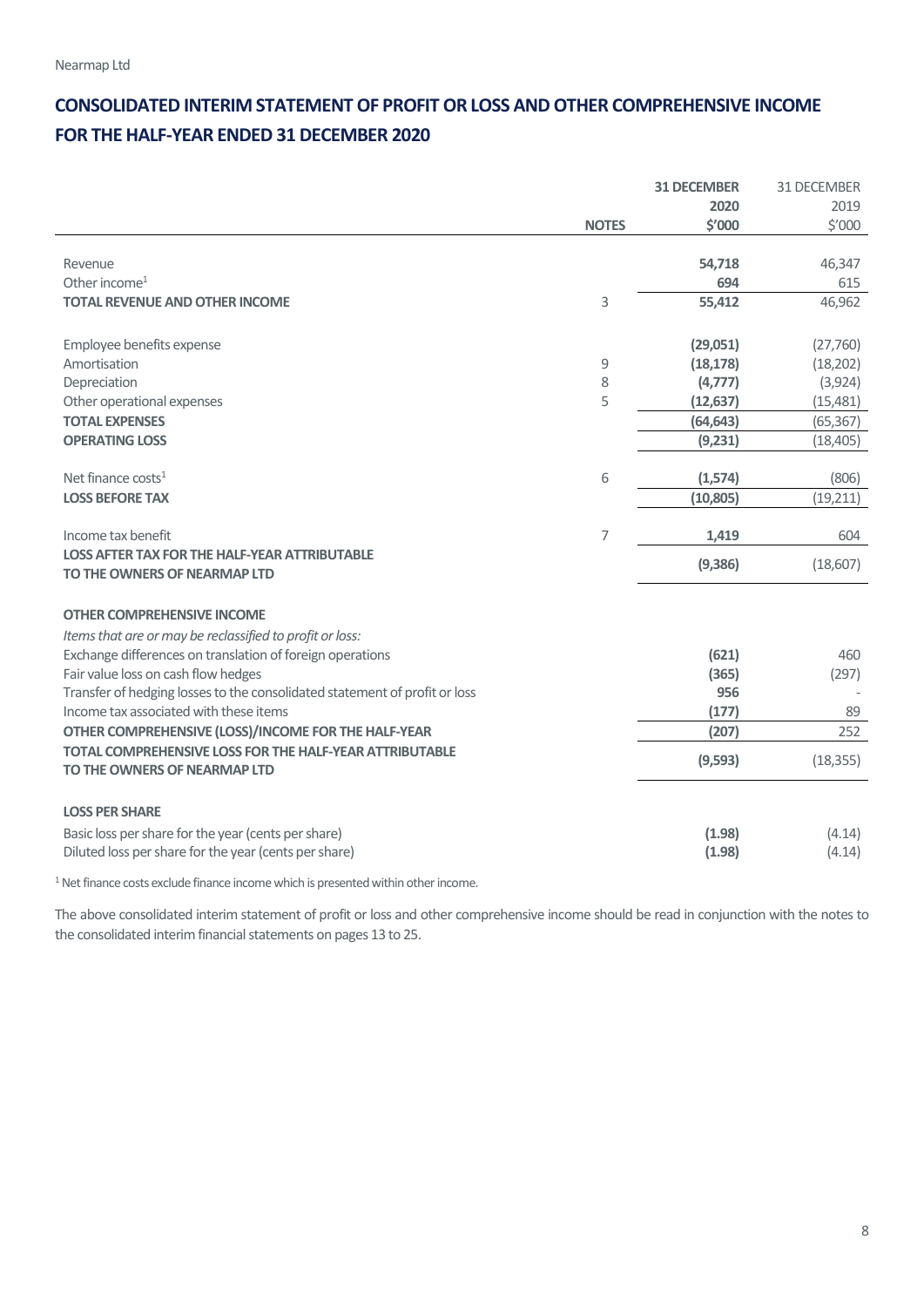## <span id="page-8-0"></span>**CONSOLIDATED INTERIM STATEMENT OF FINANCIAL POSITION AS AT 31 DECEMBER 2020**

|                                      |              | <b>31 DECEMBER</b> | 30 JUNE   |
|--------------------------------------|--------------|--------------------|-----------|
|                                      |              | 2020               | 2020      |
|                                      | <b>NOTES</b> | \$'000             | \$'000    |
|                                      |              |                    |           |
| <b>CURRENT ASSETS</b>                |              |                    |           |
| Cash and cash equivalents            | 11           | 129,323            | 36,140    |
| Trade receivables                    |              | 27,150             | 23,706    |
| Other current receivables            |              | 2,525              | 612       |
| Other current assets                 |              | 5,484              | 3,180     |
| <b>TOTAL CURRENT ASSETS</b>          |              | 164,482            | 63,638    |
| <b>NON-CURRENT ASSETS</b>            |              |                    |           |
|                                      |              | 427                |           |
| Other non-current receivables        |              |                    |           |
| Property, plant and equipment        | 8            | 28,641             | 33,408    |
| Intangible assets                    | 9            | 42,613             | 47,415    |
| Deferred tax assets                  |              | 5,761              | 4,313     |
| <b>TOTAL NON-CURRENT ASSETS</b>      |              | 77,442             | 85,136    |
| <b>TOTAL ASSETS</b>                  |              | 241,924            | 148,774   |
| <b>CURRENT LIABILITIES</b>           |              |                    |           |
| Trade and other payables             |              | 6,823              | 5,574     |
| Unearned revenue                     |              | 52,326             | 49,576    |
| Employee benefits                    |              | 10,083             | 6,534     |
| Lease liabilities                    |              | 4,339              | 4,500     |
| Other current liabilities            |              | 1,004              | 2,398     |
| <b>Current tax liabilities</b>       |              | 1,804              | 1,220     |
| <b>TOTAL CURRENT LIABILITIES</b>     |              |                    |           |
|                                      |              | 76,379             | 69,802    |
| <b>NON-CURRENT LIABILITIES</b>       |              |                    |           |
| Unearned revenue                     |              | 901                |           |
| Deferred tax liabilities             |              | 7,739              | 9,716     |
| Employee benefits                    |              | 489                | 379       |
| Lease liabilities                    |              | 7,519              | 9,896     |
| Other non-current liabilities        |              | 2,123              | 2,233     |
| <b>TOTAL NON-CURRENT LIABILITIES</b> |              | 18,771             | 22,224    |
| <b>TOTAL LIABILITIES</b>             |              | 95,150             | 92,026    |
|                                      |              |                    |           |
| <b>NET ASSETS</b>                    |              | 146,774            | 56,748    |
| <b>EQUITY</b>                        |              |                    |           |
| Contributed equity                   | $10\,$       | 221,343            | 126,577   |
| Reserves                             |              | 23,641             | 19,055    |
| Profits reserve                      |              |                    |           |
| <b>Accumulated losses</b>            |              | 7,078              | 7,078     |
|                                      |              | (105, 288)         | (95, 962) |
| <b>TOTAL EQUITY</b>                  |              | 146,774            | 56,748    |

The above consolidated interim statement of financial position should be read in conjunction with the notes to the consolidated interim financial statements on pages 13 to 25.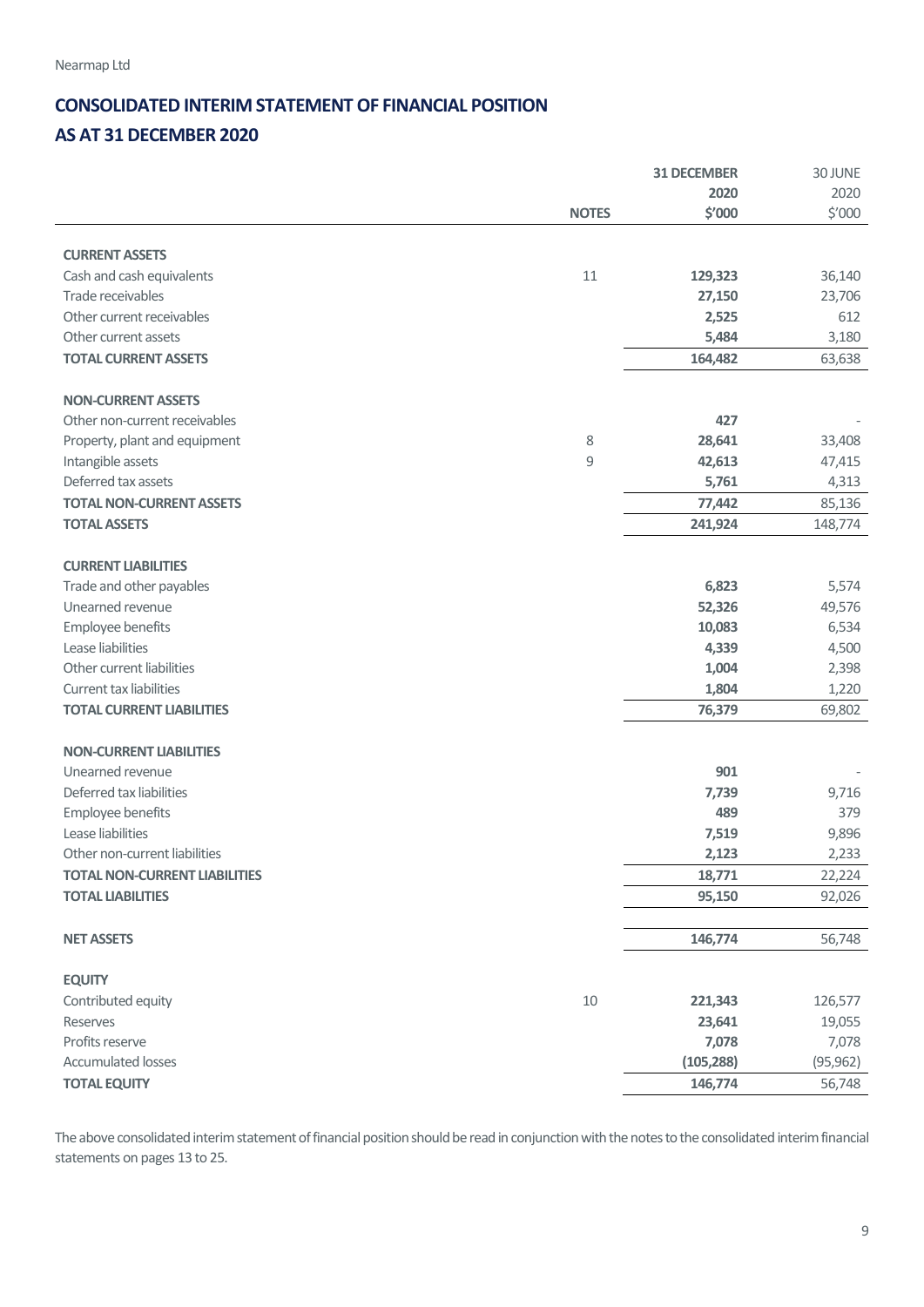## <span id="page-9-0"></span>**CONSOLIDATED INTERIM STATEMENT OF CASH FLOWS FOR THE HALF-YEAR ENDED 31 DECEMBER 2020**

|                                                                                         |              | <b>31 DECEMBER</b> | 31 DECEMBER |
|-----------------------------------------------------------------------------------------|--------------|--------------------|-------------|
|                                                                                         |              | 2020               | 2019        |
|                                                                                         | <b>NOTES</b> | \$'000             | \$′000      |
|                                                                                         |              |                    |             |
| <b>CASH FLOWS FROM OPERATING ACTIVITIES</b>                                             |              |                    |             |
| Receipts from customers                                                                 |              | 58,119             | 46,647      |
| Payments to suppliers and employees                                                     |              | (37, 173)          | (46, 501)   |
| Interest received                                                                       |              | 56                 | 618         |
| Income taxes paid                                                                       |              | (1, 363)           | (1, 551)    |
| <b>NET CASH FROM OPERATING ACTIVITIES</b>                                               |              | 19,639             | (787)       |
| <b>CASH FLOWS FROM INVESTING ACTIVITIES</b>                                             |              |                    |             |
| Investment in fixed-term deposits                                                       |              | (2, 356)           |             |
| Purchase of plant and equipment                                                         |              | (793)              | (6, 511)    |
| Payments for development costs                                                          |              | (6, 350)           | (7,000)     |
|                                                                                         |              | (8,466)            |             |
| Payment for capture costs                                                               |              |                    | (11, 578)   |
| Proceeds from sale of plant and equipment<br>Proceeds from sale of unlisted investments |              |                    | 251         |
|                                                                                         |              | 507                |             |
| <b>NET CASH USED IN INVESTING ACTIVITIES</b>                                            |              | (17, 458)          | (24, 838)   |
| <b>CASH FLOWS FROM FINANCING ACTIVITIES</b>                                             |              |                    |             |
| Proceeds from share offer, net of transaction costs                                     | 10           | 92,728             |             |
| Proceeds from exercise of share options                                                 |              | 764                | 1,264       |
| Proceeds from repayment of share option loans                                           |              | 373                | 37          |
| Payments for treasury shares                                                            |              |                    | (212)       |
| Payments for lease liabilities <sup>1</sup>                                             |              | (2,319)            | (1,744)     |
| <b>NET CASH FLOWS FROM FINANCING ACTIVITIES</b>                                         |              | 91,546             | (655)       |
|                                                                                         |              |                    |             |
| NET INCREASE IN CASH AND CASH EQUIVALENTS                                               |              | 93,727             | (26, 280)   |
| Cash and cash equivalents at the beginning of the half-year                             |              | 36,140             | 75,914      |
| Effect of movement of exchange rates on cash held                                       |              | (544)              | (13)        |
| CASH AND CASH EQUIVALENTS AT THE END OF THE HALF-YEAR                                   | 11           | 129,323            | 49,621      |

<sup>1</sup>The Group has classified cash payments for the principal portion and the interest portion of lease payments as financing activities.

The above consolidated interim statement of cash flows should be read in conjunction with the notes to the consolidated interim financial statements on pages 13 to 25.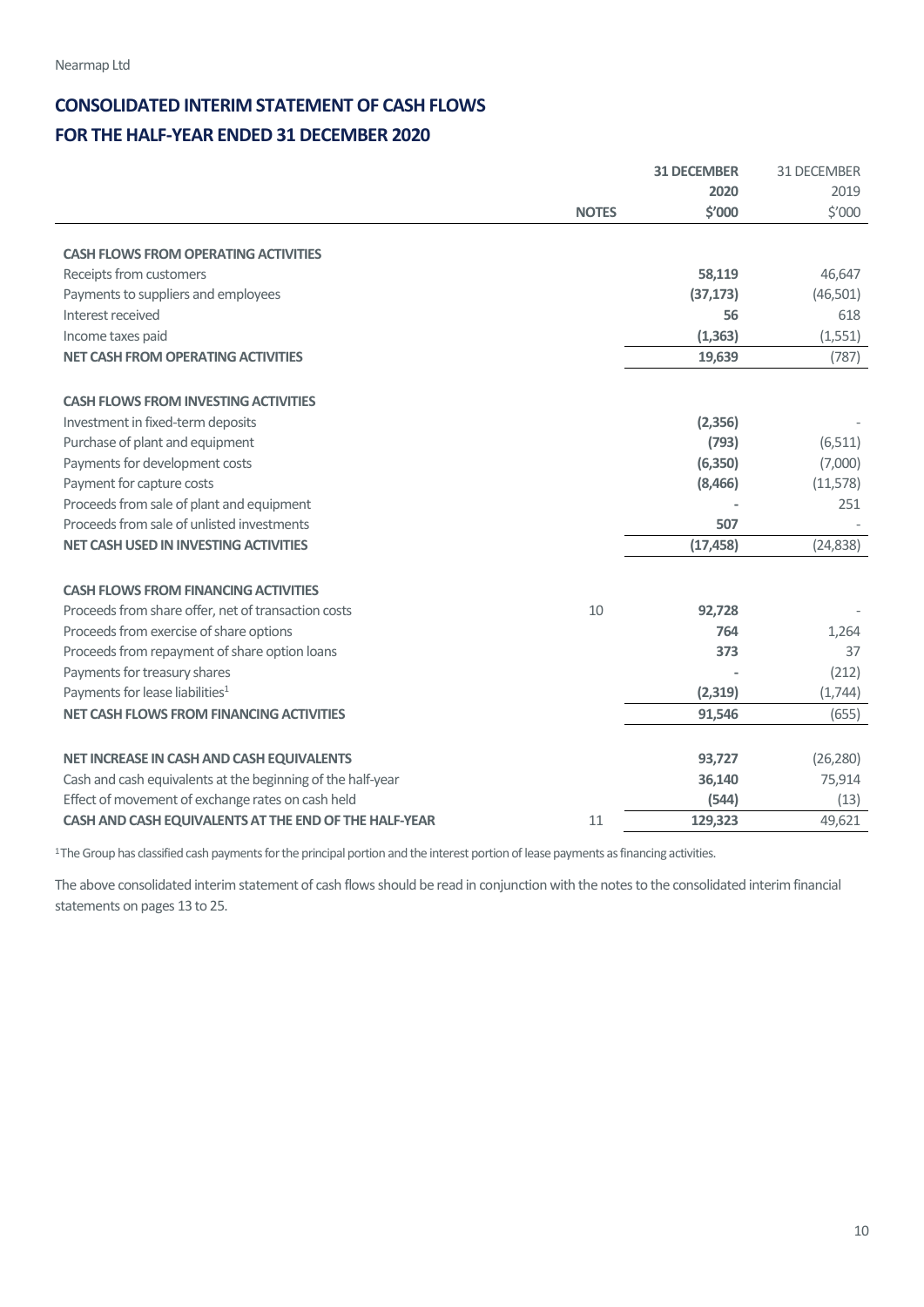## **CONSOLIDATED INTERIM STATEMENT OF CHANGES IN EQUITY FOR THE HALF-YEAR ENDED 31 DECEMBER 2020**

|                                                                                                                                             |              | <b>CONTRIBUTED</b> | <b>ACCUMULATED</b> | <b>PROFITS</b> | <b>SHARE-BASED</b>       | <b>OTHER</b>    | <b>TOTAL</b>  |
|---------------------------------------------------------------------------------------------------------------------------------------------|--------------|--------------------|--------------------|----------------|--------------------------|-----------------|---------------|
|                                                                                                                                             |              | <b>EQUITY</b>      | <b>LOSSES</b>      | <b>RESERVE</b> | <b>PAYMENT RESERVE</b>   | <b>RESERVES</b> | <b>EQUITY</b> |
|                                                                                                                                             | <b>NOTES</b> | \$′000             | \$′000             | \$′000         | \$′000                   | \$′000          | \$′000        |
| <b>AT 1 JULY 2020</b>                                                                                                                       |              | 126,577            | (95, 962)          | 7,078          | 20,051                   | (996)           | 56,748        |
| Loss for the half-year                                                                                                                      |              |                    | (9,386)            |                |                          |                 | (9, 386)      |
| Other comprehensive income:<br>Fair value loss on cash flow hedges (net of tax)<br>Transfer of hedging losses to the consolidated statement |              |                    |                    |                |                          | (256)           | (256)         |
| of profit or loss (net of tax)                                                                                                              |              |                    |                    |                | $\overline{\phantom{a}}$ | 670             | 670           |
| Exchange differences on translation of foreign operations                                                                                   |              |                    |                    |                |                          | (621)           | (621)         |
| <b>TOTAL COMPREHSENSIVE LOSS FOR THE HALF-YEAR</b>                                                                                          |              |                    | (9,386)            |                | $\sim$                   | (207)           | (9, 593)      |
| Transactions with owners of the Company:                                                                                                    |              |                    |                    |                |                          |                 |               |
| Share issue                                                                                                                                 | 10           | 93,475             |                    |                |                          |                 | 93,475        |
| Share options exercised                                                                                                                     | 10           | 764                |                    |                |                          | $\sim$          | 764           |
| Repayment of share option loans                                                                                                             | 10           | 373                |                    |                |                          |                 | 373           |
| Share-based payment expense                                                                                                                 | 4            |                    |                    |                | 5,007                    |                 | 5,007         |
| Treasury shares transferred to employees                                                                                                    | 10           | 154                | 60                 |                | (214)                    |                 |               |
| AT 31 DECEMBER 2020                                                                                                                         |              | 221,343            | (105, 288)         | 7,078          | 24,844                   | (1,203)         | 146,774       |

<span id="page-10-0"></span>The above consolidated interim statement of changes in equity should be read in conjunction with the notes to the consolidated interim financial statements on pages 13 to 25.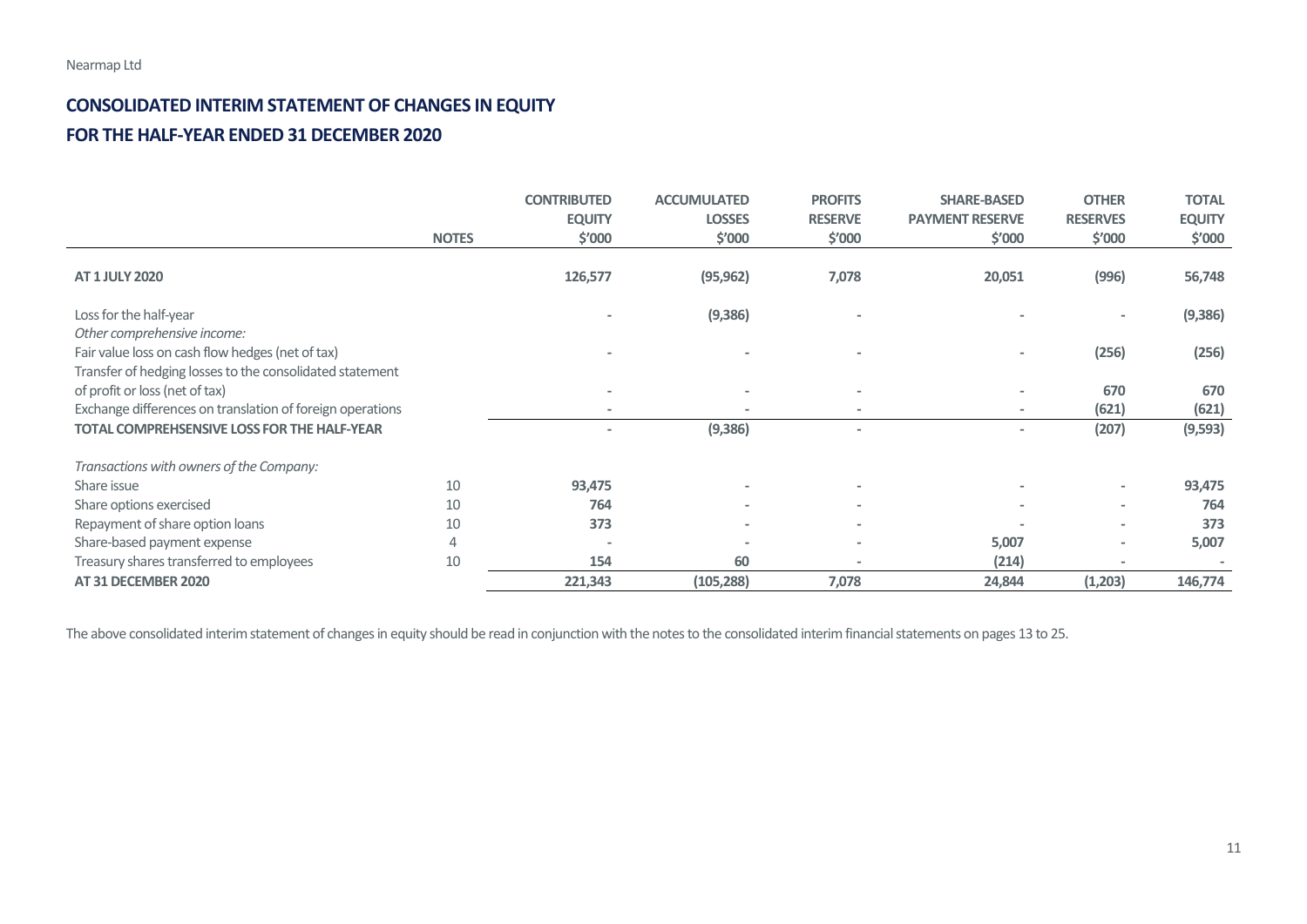## **CONSOLIDATED INTERIM STATEMENT OF CHANGES IN EQUITY FOR THE HALF-YEAR ENDED 31 DECEMBER 2019**

|                                                                                                           |              | <b>CONTRIBUTED</b><br><b>EQUITY</b> | <b>ACCUMULATED</b><br><b>LOSSES</b> | <b>PROFITS</b><br><b>RESERVE</b> | <b>SHARE-BASED</b><br><b>PAYMENT RESERVE</b> | <b>OTHER</b><br><b>RESERVES</b>   | <b>TOTAL</b><br><b>EQUITY</b> |
|-----------------------------------------------------------------------------------------------------------|--------------|-------------------------------------|-------------------------------------|----------------------------------|----------------------------------------------|-----------------------------------|-------------------------------|
|                                                                                                           | <b>NOTES</b> | \$′000                              | \$′000                              | \$′000                           | \$′000                                       | \$'000                            | \$′000                        |
| At 30 June 2019*<br>Adjustment on initial application of<br>AASB 16 (net of tax)                          |              | 124,617                             | (58, 885)<br>(358)                  | 7,078                            | 15,053                                       | (210)                             | 87,653<br>(358)               |
| At 1 July 2019                                                                                            |              | 124,617                             | (59, 243)                           | 7,078                            | 15,053                                       | (210)                             | 87,295                        |
| Loss for the half-year<br>Other comprehensive income:<br>Fair value loss on cash flow hedges (net of tax) |              | $\overline{\phantom{a}}$            | (18,607)                            |                                  |                                              | $\overline{\phantom{a}}$<br>(208) | (18, 607)<br>(208)            |
| Exchange differences on translation of foreign operations                                                 |              | $\sim$                              |                                     |                                  |                                              | 460                               | 460                           |
| <b>TOTAL COMPREHENSIVE LOSS FOR THE HALF-YEAR</b>                                                         |              |                                     | (18,607)                            |                                  |                                              | 252                               | (18, 355)                     |
| Transactions with owners of the Company:                                                                  |              |                                     |                                     |                                  |                                              |                                   |                               |
| Share options exercised                                                                                   | 10           | 1,264                               |                                     |                                  |                                              |                                   | 1,264                         |
| Repayment of share option loans                                                                           | 10           | 37                                  |                                     |                                  |                                              |                                   | 37                            |
| Share-based payment expense                                                                               | 4            |                                     |                                     |                                  | 1,546                                        |                                   | 1,546                         |
| Treasury shares acquired                                                                                  | 10           | (212)                               | $\overline{\phantom{a}}$            |                                  |                                              |                                   | (212)                         |
| Treasury shares transferred to employees                                                                  | 10           | 164                                 | 16                                  |                                  | (180)                                        |                                   |                               |
| AT 31 DECEMBER 2019                                                                                       |              | 125,870                             | (77, 834)                           | 7,078                            | 16,419                                       | 42                                | 71,575                        |

<span id="page-11-0"></span>\* The Group has initially applied AASB 16 *Leases* at 1 July 2019, using the modified retrospective approach. Under this approach, the cumulative effect of initially applying AASB 16 *Leases* is recognised in retained earnings at the date of initial application.

The above consolidated interim statement of changes in equity should be read in conjunction with the notes to the consolidated interim financial statements on pages 13 to 25.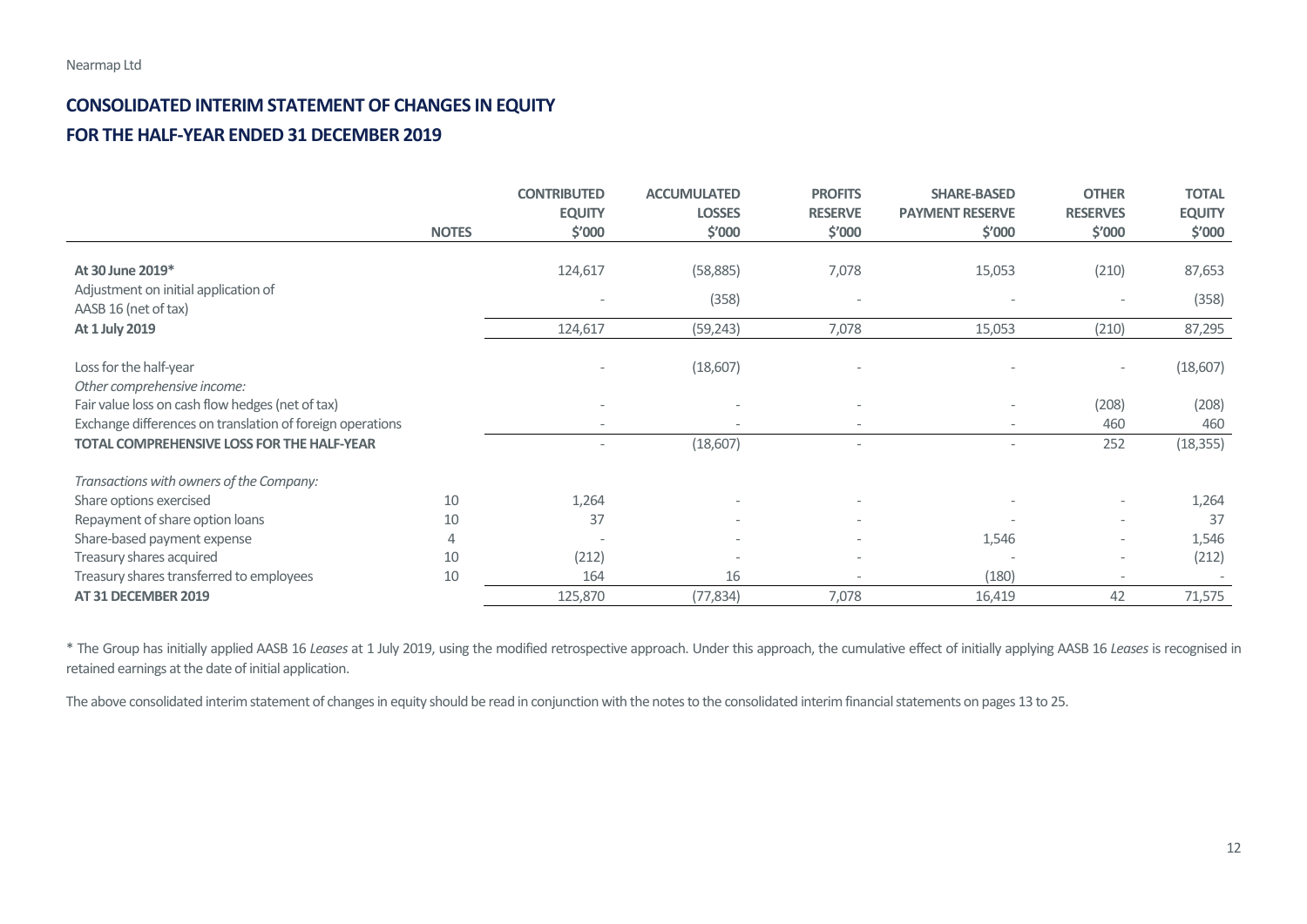#### <span id="page-12-0"></span>**A. BASIS OF PREPARATION**

- 1. Reporting entity
- 2. Summary of significant accounting policies

#### **B. KEY FINANCIAL RESULTS**

- 3. Segment results, revenue and other income
- 4. Share-based payment plans
- 5. Other operational expenses
- 6. Net finance costs
- 7. Income tax

## **C. INVESTING ACTIVITIES**

- 8. Property, plant and equipment
- 9. Intangibles

## **D. CAPITAL STRUCTURE AND FINANCIAL INSTRUMENTS**

- 10. Contributed equity
- 11. Financial instruments
- 12. Dividends paid on ordinary shares

## **E. OTHER**

- 13. Related party transactions
- 14. Contingent liabilities
- 15. Subsequent events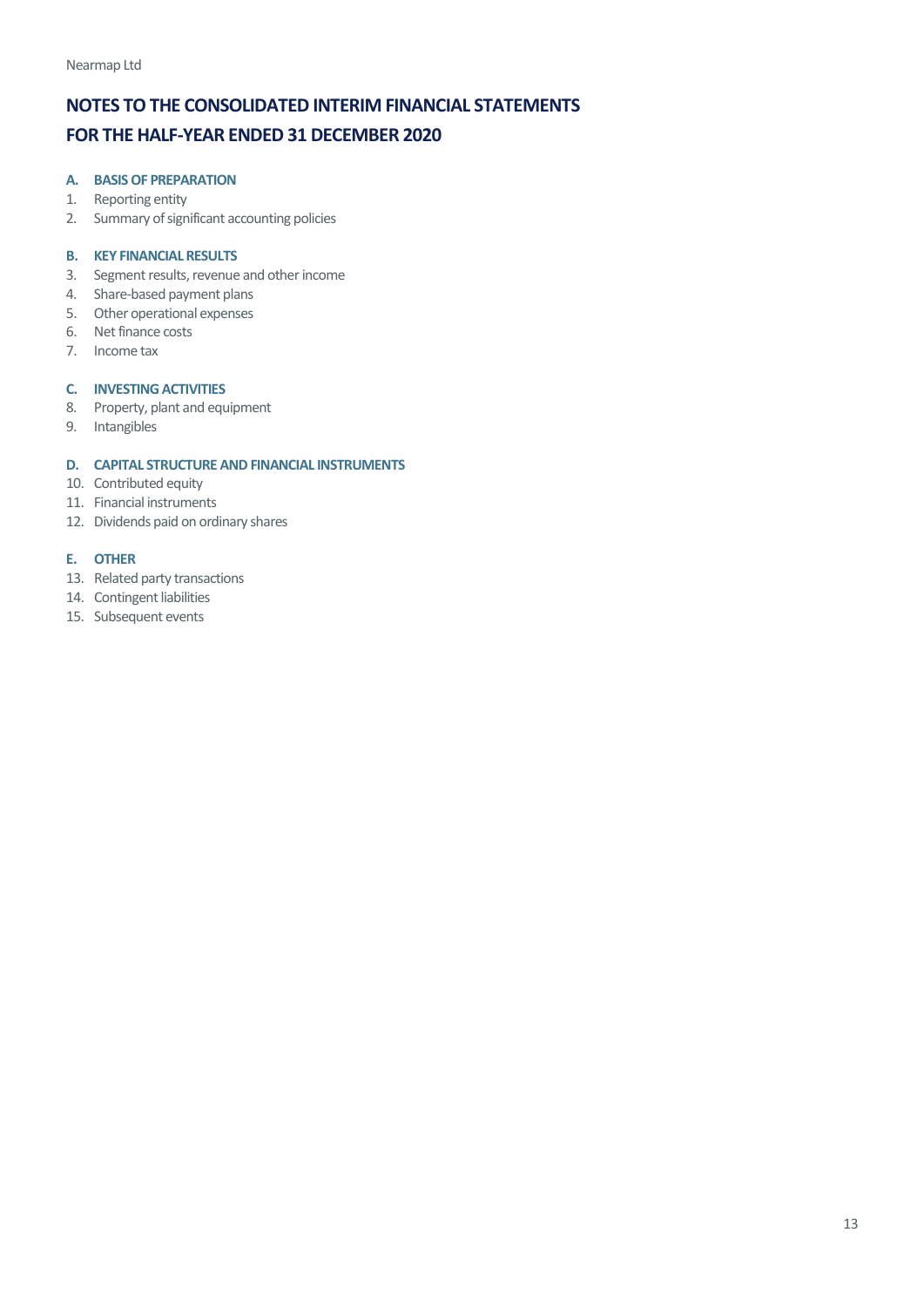## <span id="page-13-0"></span>**A. BASIS OF PREPARATION**

## <span id="page-13-1"></span>**1. REPORTING ENTITY**

Nearmap Ltd (the "Company") is a for-profit company domiciled in Australia. These consolidated interim financial statements for the halfyear ended 31 December 2020 comprise the Company and its subsidiaries (together referred to as the "Group"). The Company's registered office is at Level 4, Tower One, International Towers 100 Barangaroo Avenue, Barangaroo NSW 2000.

The principal activity of the Group during the course of the financial year was the provision of online aerial photomaps to business customers via subscription through its 100% owned subsidiaries, Nearmap Australia Pty Ltd and Nearmap US Inc. These consolidated interim financial statements were authorised for issue by the Board of Directors on Sunday, 14 February 2021.

#### **Going concern basis of accounting**

The Group has recognised a net loss after tax of \$9,386 thousand for the half-year ended 31 December 2020 (31 December 2019: \$18,607 thousand). However, as at that date, the Group has no external debt, \$129,323 thousand of cash and cash equivalent (30 June 2020: \$36,140 thousand), current assets exceed current liabilities by \$88,103 thousand (30 June 2020: current liabilities exceeded current assets by \$6,164 thousand) and net operating cash inflows of \$19,639 thousand (31 December 2019: net operating cash outflows of \$787 thousand). The Group has not seen any material impact from COVID-19 on business performance, evidenced by strengthening ACV portfolio growth and by the fact that there has been no discernible impact on the Group's ability to recover its trade receivable balances. As a result, the Group did not receive financial assistance that were initiated by governmentsin response to COVID-19 (e.g. Jobkeeper program in Australia).

The Group's current liabilities include unearned income of \$52,326 thousand (30 June 2020: \$49,576 thousand). Unearned income includes income received in advance which has been deferred in the consolidated interim statement of financial position until the service is performed. These liabilities are expected to be settled without a corresponding cash outflow. The consolidated interim financial statements have been prepared on a going concern basis, which assumes the Group will continue its operations and be able to meet its obligations as and when they become due and payable. This assumption is based on the Group's ability to meet its future cash flow requirements based on the Group's cash flow forecast and existing cash reserves held as at 31 December 2020.

## <span id="page-13-2"></span>**2. SUMMARY OF SIGNIFICANT ACCOUNTING POLICIES**

#### **Statement of compliance**

These consolidated interim financial statements for the half-year reporting period ended 31 December 2020 have been prepared in accordance with Australian Accounting Standard AASB 134 *Interim Financial Reporting* and the *Corporations Act 2001*. The consolidated interim financial statements of the Group also comply with International Accounting Standards IAS 34 *Interim Financial Reporting*.

Selected explanatory notes are included to explain events and transactions that are significant to an understanding of the changes in financial position and performance of the Group since the last consolidated annual financial statements for the year ended 30 June 2020. These consolidated interim financial statements do not include all the notes of the type normally included in an annual financial report. Accordingly, these consolidated interim financial statements are to be read in conjunction with the consolidated annual financial statements for the year ended 30 June 2020 and any public announcements made by the Company during the interim reporting period in accordance with the continuous disclosure requirements of the *Corporations Act 2001* and *ASX Listing Rules*. A copy of the consolidated annual financial statements for the year ended 30 June 2020 and public announcements is available at www.nearmap.com.au.

The consolidated interim financial statements are presented in Australian dollars. The Company is of a kind referred to in *ASIC Corporations (Rounding in Financial/Directors' Reports)* Instrument 2016/191 and in accordance with that instrument, amounts in the consolidated interim financial statements and Directors' Report have been rounded off to the nearest thousand dollars, unless otherwise stated.

#### **Judgements and estimates**

In preparing these consolidated interim financial statements, management makes judgements, estimates and assumptions that affect the application of accounting policies and the reported amounts of assets, liabilities, income and expenses. Actual results may differ from these estimates.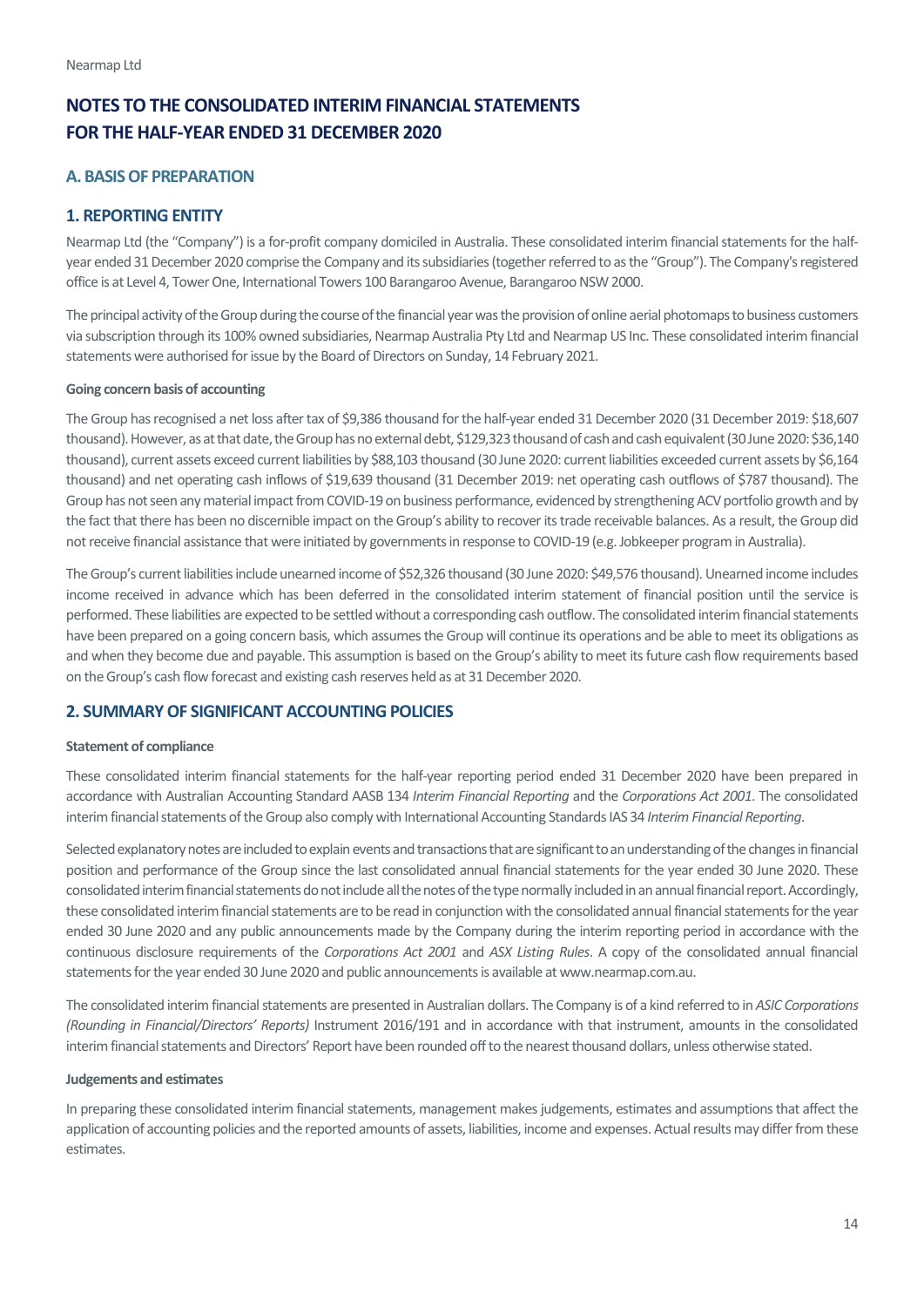## **A. BASIS OF PREPARATION (CONT.)**

## **2. SUMMARY OF SIGNIFICANT ACCOUNTING POLICIES (CONT.)**

#### **Judgements and estimates (cont.)**

The significant judgements made by management in applying the Group's accounting policies and the key sources of estimation uncertainty were the same as those that applied to the consolidated financial statements for the year ended 30 June 2020.

#### **Significant accounting policies**

The accounting policies applied by the Group in these consolidated interim financial statements are the same as those applied in the consolidated annual financial statements for the year ended 30 June 2020. A number of amendments to standards are effective from 1 July 2020 but they do not have a material effect on the Group's consolidated interim financial statements, or they have been early adopted in preparing the 30 June 2020 consolidated financial statements.

A number of new standards and amendments to standards are effective for annual reporting periods beginning after 1 July 2020 and earlier application is permitted. The Group has not early adopted any of the forthcoming new or amended standards in preparing these consolidated interim financial statements, and these new or amended standards do not have a material effect on the Group's consolidated financial statements.

## <span id="page-14-0"></span>**B. KEY FINANCIAL RESULTS**

## <span id="page-14-1"></span>**3. SEGMENT RESULTS, REVENUE AND OTHER INCOME**

This note provides results by operating segment for the half-year ended 31 December 2020. Operating segments are reported in a manner that is consistent with the internal reporting provided to the Chief Operating Decision Maker (CODM). The CODM has been identified as the Nearmap Executive Team which ultimately makes strategic decisions. This note also provides additional information on revenue, including types of revenue, primary geographical market of customers, and the industry in which the Group's customers operate.

#### **Segment reporting**

The CODM assess the Group's performance based on geographical areas of operation. Accordingly, the Group has identified two reportable segments, which are presented below:

| <b>SEGMENT</b>                | <b>INFORMATION</b>                                                               |
|-------------------------------|----------------------------------------------------------------------------------|
| Australia & New Zealand (ANZ) | Responsible for all sales and marketing efforts in Australia and New Zealand.    |
| North America (NA)            | Responsible for all sales and marketing efforts in the United States and Canada. |

Cost of revenue are all the costs directly attributable to the ongoing delivery of the subscription product, including amortisation of capture costs. Sales and marketing costs include direct in-country costs. A portion of general and administration costs, representing general operating expenses, remain unallocated in determining the segment contribution presented to the CODM. These unallocated costs comprise the product and technology department costs, and the portion of the corporate department costs that are not allocated to specific segments.

The assets and liabilities of the Group are reported and reviewed by the CODM in total and are not allocated by operating segment. Operating segment assets and liabilities are therefore not disclosed.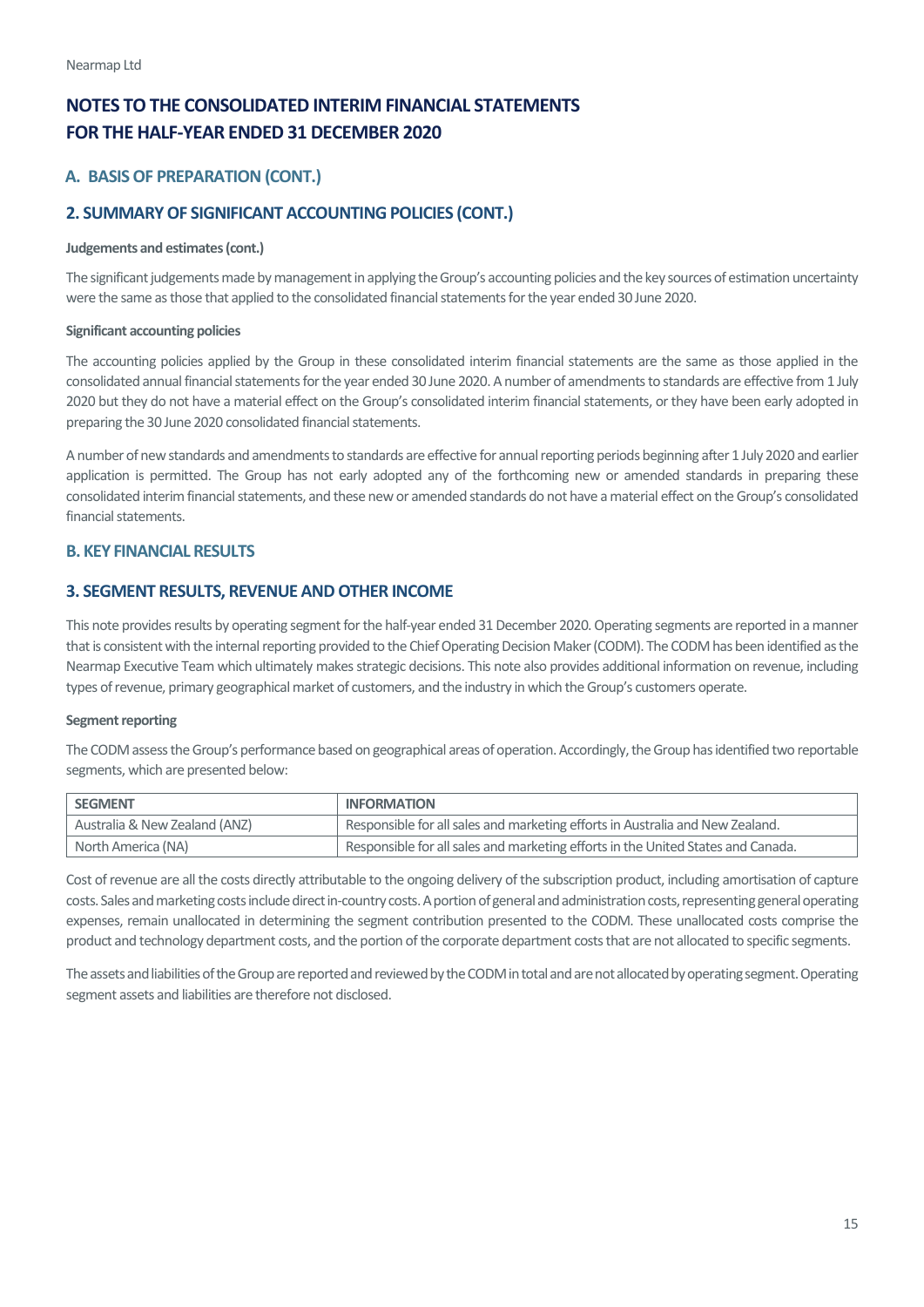## **B. KEY FINANCIAL RESULTS (CONT.)**

## **3. SEGMENT RESULTS, REVENUE AND OTHER INCOME (CONT.)**

**Segment reporting (cont.)**

| <b>HALF-YEAR ENDED</b>                            | <b>ANZ</b> | <b>NA</b>     | <b>UNALLOCATED</b>       | <b>TOTAL</b> |
|---------------------------------------------------|------------|---------------|--------------------------|--------------|
| <b>31 DECEMBER 2020</b>                           | \$'000     | <b>\$'000</b> | \$'000                   | \$'000       |
|                                                   |            |               |                          |              |
| Revenue                                           | 33,004     | 21,714        |                          | 54,718       |
| <b>TOTAL REVENUE</b>                              | 33,004     | 21,714        |                          | 54,718       |
|                                                   |            |               |                          |              |
| Capture cost amortisation                         | (2, 376)   | (10,079)      |                          | (12, 455)    |
| Storage, administration & other                   | (598)      | (3,655)       |                          | (4, 253)     |
| <b>TOTAL COST OF REVENUE</b>                      | (2, 974)   | (13, 734)     | $\bar{ }$                | (16,708)     |
|                                                   |            |               |                          |              |
| <b>GROSS PROFIT</b>                               | 30,030     | 7,980         |                          | 38,010       |
| <b>GROSS MARGIN %</b>                             | 91%        | 37%           |                          | 69%          |
|                                                   |            |               |                          |              |
| Direct sales & marketing                          | (4,049)    | (7,895)       |                          | (11, 944)    |
| Indirect sales & marketing                        | (4, 345)   | (4, 716)      |                          | (9,061)      |
| <b>TOTAL SALES &amp; MARKETING COSTS</b>          | (8, 394)   | (12,611)      | $\overline{\phantom{a}}$ | (21,005)     |
|                                                   |            |               |                          |              |
| General & administration                          | (4, 171)   | (3,663)       | (8,596)                  | (16, 430)    |
| Overhead depreciation                             | (1,212)    | (915)         | (891)                    | (3,018)      |
| Other income                                      |            |               | 694                      | 694          |
| Finance $costs1$                                  |            |               | (301)                    | (301)        |
| <b>TOTAL GENERAL &amp; ADMINISTRATION</b>         | (5, 383)   | (4, 578)      | (9,094)                  | (19,055)     |
| <b>SEGMENT CONTRIBUTION</b>                       | 16,253     | (9,209)       | (9,094)                  | (2,050)      |
| Amortisation & depreciation of unallocated assets |            |               |                          | (7, 482)     |
| Foreign exchange loss                             |            |               |                          | (1, 273)     |
| <b>LOSS BEFORE TAX</b>                            |            |               |                          | (10, 805)    |
| Income tax benefit                                |            |               |                          | 1,419        |
| <b>LOSS AFTER TAX</b>                             |            |               |                          | (9,386)      |
|                                                   |            |               |                          |              |

<sup>1</sup> Excluding foreign exchange losses, which are presented on a consolidated level below segment contribution.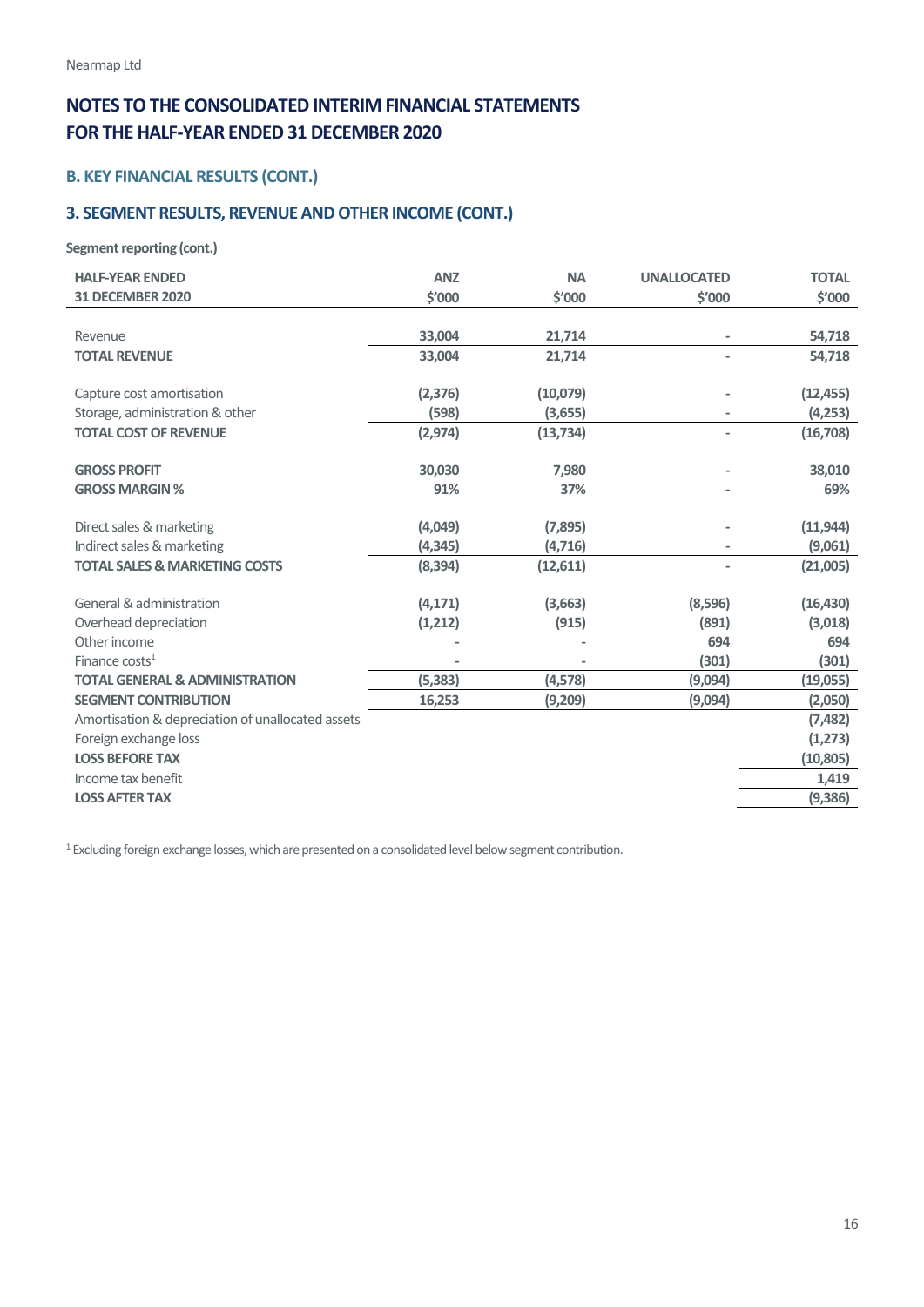## **B. KEY FINANCIAL RESULTS (CONT.)**

## **3. SEGMENT RESULTS, REVENUE AND OTHER INCOME (CONT.)**

**Segment reporting (cont.)**

| <b>HALF-YEAR ENDED</b>                            | <b>ANZ</b> | <b>NA</b>    | <b>UNALLOCATED</b>       | <b>TOTAL</b> |
|---------------------------------------------------|------------|--------------|--------------------------|--------------|
| <b>31 DECEMBER 2019</b>                           | \$'000     | <b>S'000</b> | \$'000                   | \$'000       |
|                                                   |            |              |                          |              |
| Revenue                                           | 29,623     | 16,724       |                          | 46,347       |
| <b>TOTAL REVENUE</b>                              | 29,623     | 16,724       |                          | 46,347       |
|                                                   |            |              |                          |              |
| Capture cost amortisation                         | (3,050)    | (11, 563)    |                          | (14, 613)    |
| Storage, administration & other                   | (453)      | (2,257)      |                          | (2,710)      |
| <b>TOTAL COST OF REVENUE</b>                      | (3,503)    | (13,820)     | $\overline{\phantom{a}}$ | (17, 323)    |
|                                                   |            |              |                          |              |
| <b>GROSS PROFIT</b>                               | 26,120     | 2,904        |                          | 29,024       |
| <b>GROSS MARGIN %</b>                             | 88%        | 17%          |                          | 63%          |
| Direct sales & marketing                          | (4,461)    | (9,759)      |                          | (14, 220)    |
| Indirect sales & marketing                        | (2,456)    | (3,818)      |                          | (6, 274)     |
| <b>TOTAL SALES &amp; MARKETING COSTS</b>          | (6, 917)   | (13, 577)    |                          | (20, 494)    |
|                                                   |            |              |                          |              |
| General & administration                          | (5,619)    | (4,698)      | (9,720)                  | (20,037)     |
| Overhead depreciation                             | (961)      | (731)        | (691)                    | (2, 383)     |
| Other income                                      |            |              | 615                      | 615          |
| Finance $costs1$                                  |            |              | (317)                    | (317)        |
| <b>TOTAL GENERAL &amp; ADMINISTRATION</b>         | (6,580)    | (5,429)      | (10, 113)                | (22, 122)    |
| <b>SEGMENT CONTRIBUTION</b>                       | 12,623     | (16, 102)    | (10, 113)                | (13, 592)    |
| Amortisation & depreciation of unallocated assets |            |              |                          | (5, 130)     |
| Foreign exchange loss                             |            |              |                          | (489)        |
| <b>LOSS BEFORE TAX</b>                            |            |              |                          | (19, 211)    |
| Income tax benefit                                |            |              |                          | 604          |
| <b>LOSS AFTER TAX</b>                             |            |              |                          | (18,607)     |

<sup>1</sup> Excluding foreign exchange losses, which are presented on a consolidated level below segment contribution.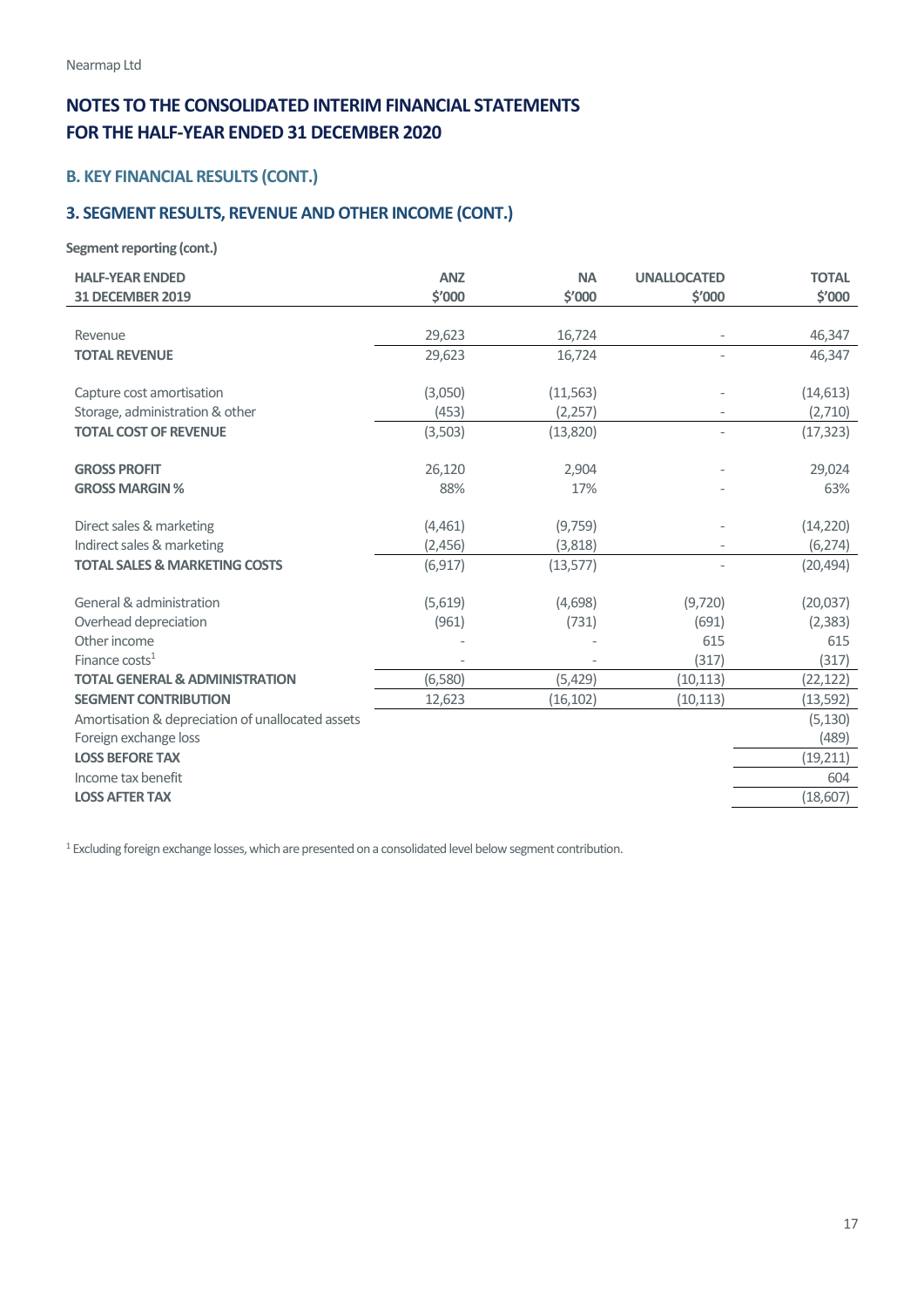## **B. KEY FINANCIAL RESULTS (CONT.)**

## **3. SEGMENT RESULTS, REVENUE AND OTHER INCOME (CONT.)**

#### **Revenue and other income**

The Group's operations, revenue streams, and recognition policies are those described in the last consolidated annual financial statements. In the following table, revenue is disaggregated by type, primary geographical market, and customer industry.

|                                           | <b>31 DECEMBER</b> | 31 DECEMBER |
|-------------------------------------------|--------------------|-------------|
|                                           | 2020               | 2019        |
|                                           | \$'000             | \$'000      |
|                                           |                    |             |
| Types of revenue and other income         |                    |             |
| Subscription revenue                      | 54,373             | 46,205      |
| Royalty income                            | 345                | 142         |
| <b>TOTAL REVENUE</b>                      | 54,718             | 46,347      |
| Interest income                           | 187                | 502         |
| Gain on disposal of assets                |                    | 113         |
| Gain on sale of unlisted investments      | 507                |             |
| <b>TOTAL OTHER INCOME</b>                 | 694                | 615         |
| <b>TOTAL REVENUE AND OTHER INCOME</b>     | 55,412             | 46,962      |
|                                           |                    |             |
| Primary geographical markets <sup>1</sup> |                    |             |
| Australia & New Zealand                   | 33,004             | 29,623      |
| North America                             | 21,714             | 16,724      |
| Unallocated                               | 694                | 615         |
| <b>TOTAL REVENUE AND OTHER INCOME</b>     | 55,412             | 46,962      |
| Subscription revenue by industry          |                    |             |
| Architecture, Construction & Engineering  | 12,960             | 11,857      |
| Commercial/Other                          | 12,298             | 11,620      |
| Government                                | 9,797              | 7,386       |
| Utilities                                 | 5,600              | 5,563       |
| Insurance & Property                      | 5,898              | 5,590       |
| Solar                                     | 4,351              | 4,189       |
| Roofing <sup>2</sup>                      | 3,469              |             |
| <b>TOTAL SUBSCRIPTION REVENUE</b>         | 54,373             | 46,205      |
|                                           |                    |             |

<sup>1</sup> The Group's revenue by geography is based on customer billing address.

<sup>2</sup> During the half-year ended 31 December 2020, the Group added roofing to its disaggregation of revenue by industry as it now monitors the revenue recognised from these customers separately from those of other industries. In the comparative period, roofing revenue was mainly included in the Architecture, Construction & Engineering industry. Comparatives have not been restated.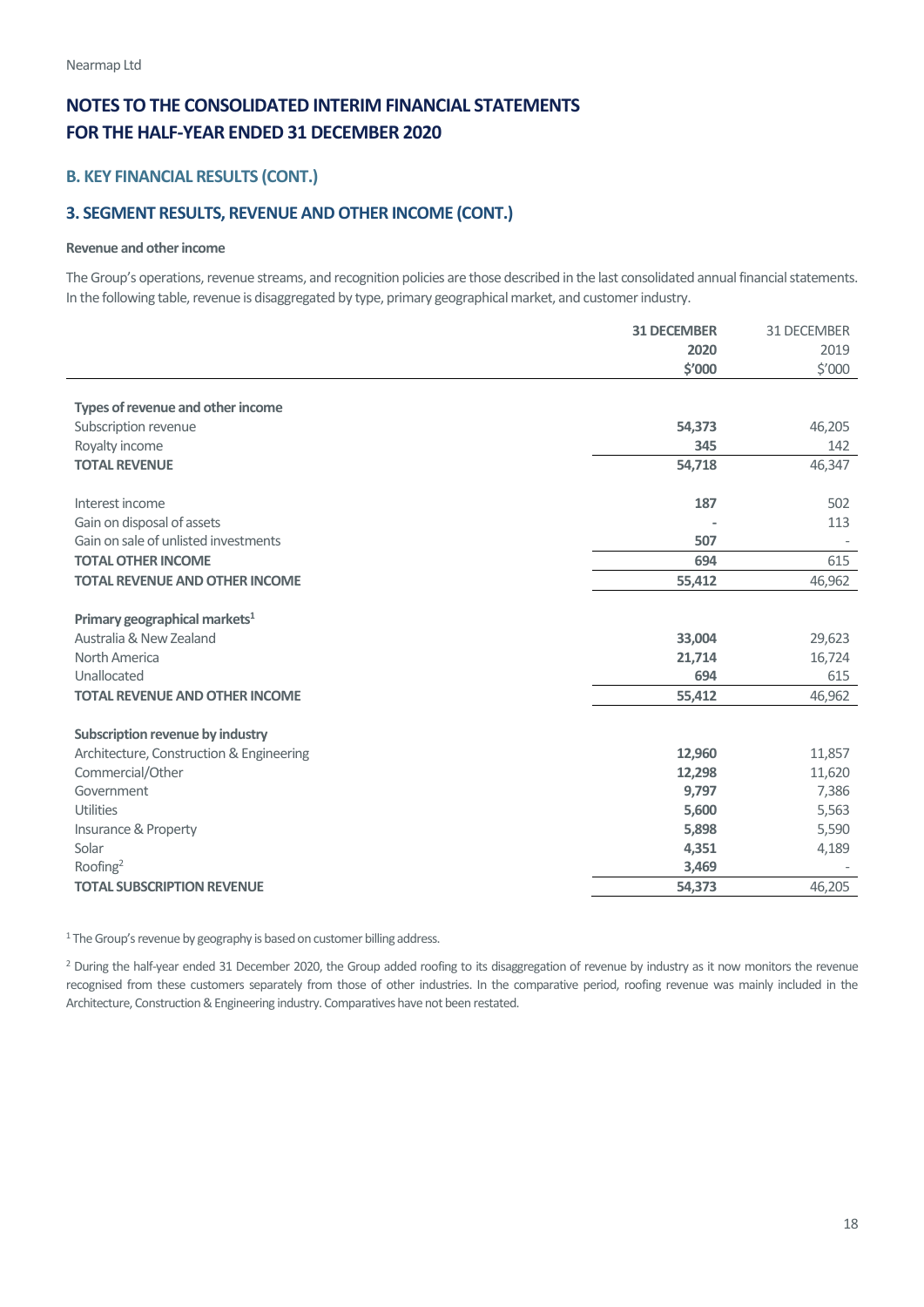## **B. KEY FINANCIAL RESULTS (CONT.)**

## <span id="page-18-0"></span>**4. SHARE-BASED PAYMENT PLANS**

At 31 December 2020, the Group had the following share-based payment arrangements.

#### *Employee Share Option Plan*

An Employee Share Option Plan (ESOP) has been established whereby Directors and certain employees of the Group may be issued with options over the ordinary shares of the Company. The options, which are usually issued for nil consideration at an exercise price calculated with reference to prevailing market prices as at the date of grant, are issued in accordance with terms established by the Directors of the Company. The options cannot be transferred without the approval of the Company's Board and are not quoted on the ASX.

The grants are issued with a life of 4 years with either:

- (i) total Shareholder Return (TSR) growth performance vesting conditions, exercisable after three years; or
- (ii) without any performance vesting conditions, exercisable on various dates (usually vesting in two or three equal annual tranches).

All options are settled by issuing ordinary shares. The Nearmap ESOP also includes an Employee Loan Scheme that permits the Company to grant financial assistance to employees by way of limited recourse loans (LRLs) to enable them to exercise options and acquire shares. The employee does not have a beneficial interest in the shares until the loan is repaid with any such shares being held in escrowuntil that time. The Group recorded a net expense of \$1,209 thousand in the half-year ended 31 December 2020 (31 December 2019: \$628 thousand) in relation to the ESOP. In addition, \$18 thousand has been capitalised in the cost of intangible assets and property, plant and equipment (31 December 2019: \$31 thousand).

#### *Employee Matching Share Rights Plan*

Employees have the opportunity to purchase shares in Nearmap using up to 5% of their annual base salary. For every three acquired shares, the employee will be awarded a right to receive one additional share in Nearmap under the conditions outlined in the Employee Matching Share Rights Plan. The additional shares are purchased on the market by the Group throughout the contribution period. The Group recorded a net expense of \$142 thousand in the half-year ended 31 December 2020 (31 December 2019: \$94 thousand) in relation to the Employee Matching Share Rights Plan. In addition, \$72 thousand has been capitalised in the cost of intangible assets and property, plant and equipment (31 December 2019: \$23 thousand).

#### *Long Term Incentive Plan*

Pursuant to the employee Long Term Incentive Plan (LTIP), certain key senior employees are granted either options issued with a life of 4 years or Restricted Stock Units (RSUs) representing between 10% and 25% of the employee's base remuneration. The rights vest in 9 tranches over three years from the date of the initial grant, subject to ongoing employment. All vested rights under the LTIP are settled by issuing ordinary shares. Additionally, during the year ended 30 June 2020 a one-off grant was made to all non-key management personnel employees to compensate for the 20% salary reduction implemented as a result of COVID-19 during the period of 1 May 2020 until 31 October 2020 (salary compensation grant). The Group recorded a net expense of \$2,690thousand in the half-year ended 31 December 2020 (31 December 2019: \$824 thousand) in relation to the LTIP, of which \$2,226 thousand relates to the salary compensation grant (31 December 2019: nil). In addition, \$876 thousand has been capitalised in the cost of intangible assets and property, plant and equipment (31 December 2019: \$276 thousand).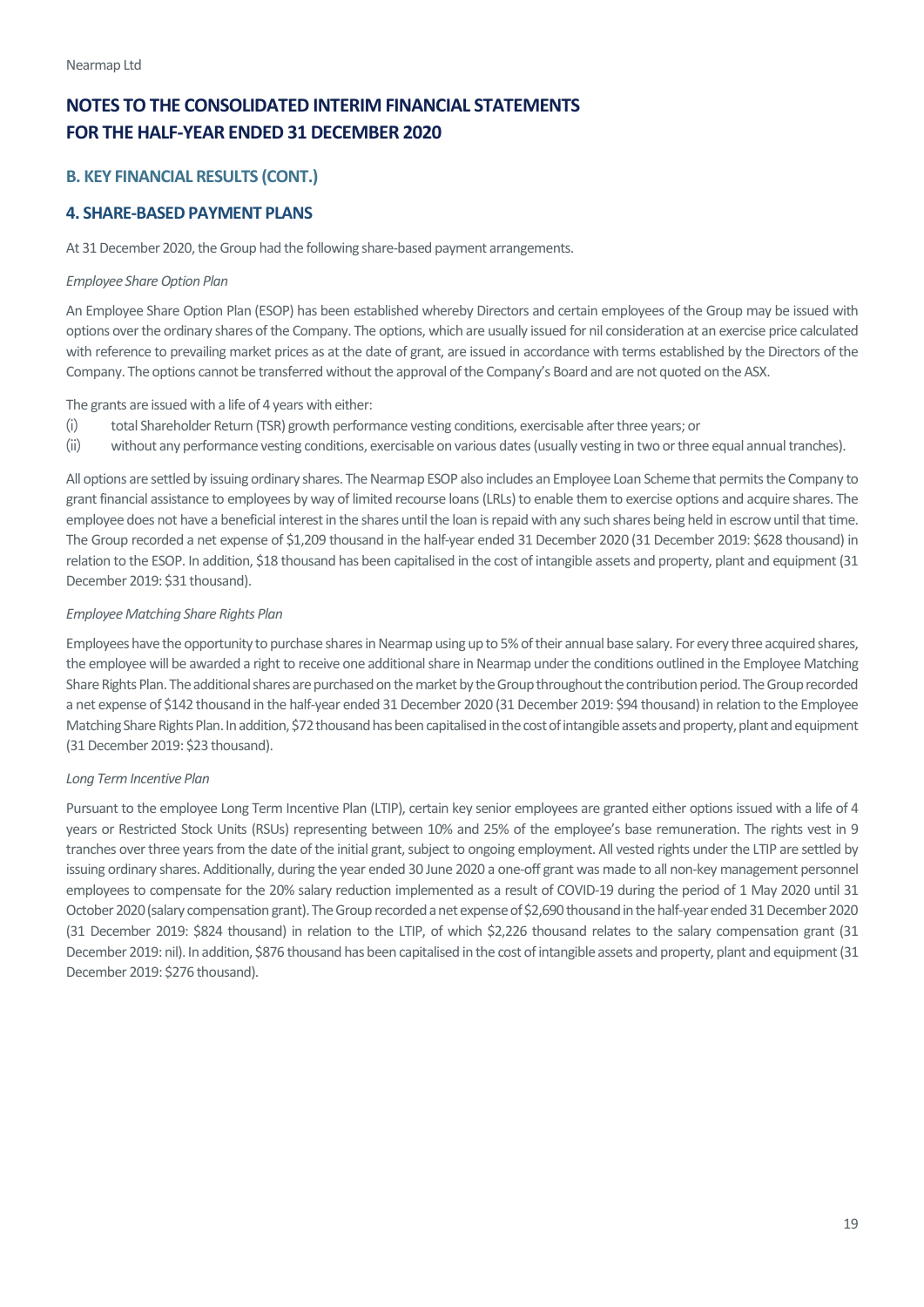## **B. KEY FINANCIAL RESULTS (CONT.)**

## **4. SHARE-BASED PAYMENT PLANS (CONT.)**

|                                                              | <b>6 MONTHS</b>    | <b>WEIGHTED</b> | <b>YEAR</b>  | WEIGHTED        |
|--------------------------------------------------------------|--------------------|-----------------|--------------|-----------------|
|                                                              | <b>ENDED</b>       | <b>AVERAGE</b>  | <b>ENDED</b> | <b>AVERAGE</b>  |
| <b>MOVEMENT IN SHARE OPTIONS</b>                             | <b>31 DECEMBER</b> | <b>EXERCISE</b> | 30 JUNE      | <b>EXERCISE</b> |
| <b>AND LOANS</b>                                             | 2020               | <b>PRICE</b>    | 2020         | <b>PRICE</b>    |
|                                                              |                    |                 |              |                 |
| Number of options outstanding at the beginning of the period | 16,979,545         | \$1.53          | 16,337,184   | \$0.84          |
| Options lapsed/forfeited                                     | (911, 768)         | \$2.06          | (1,371,303)  | \$1.58          |
| Options exercised – loans granted                            |                    | ٠               | (1,958,346)  | \$0.90          |
| Options exercised – cash payment                             | (1,141,422)        | <b>\$0.67</b>   | (3,085,333)  | \$0.51          |
| Options granted                                              | 3,402,403          | \$2.44          | 7,057,343    | \$2.37          |
| NUMBER OF OPTIONS OUTSTANDING AT THE END OF THE PERIOD       | 18,328,758         | \$1.72          | 16,979,545   | \$1.53          |
| <b>OPTIONS VESTED &amp; EXERCISABLE</b>                      | 5,769,543          | <b>\$0.83</b>   | 2.348.011    | \$0.57          |

As at 31 December 2020, there were 18,328,758 options outstanding (30 June 2020: 16,979,545) at exercise prices ranging from \$0.39 to \$2.97 (30 June 2020: \$0.39 to \$2.97) and a weighted average remaining contractual life of 2.29 years (30 June 2020: 2.40 years).

The fair values of the options granted under the LTIP and ESOP were determined using the Black-Scholes model, or the Monte Carlo model for TSR vesting performance grants. The following table presents the weighted average assumptions used to determine the fair values of options granted:

|                                             |                    | <b>MONTE CARLO</b> |                    | <b>BLACK-SCHOLES</b> |
|---------------------------------------------|--------------------|--------------------|--------------------|----------------------|
|                                             | <b>31 DECEMBER</b> | 31 DECEMBER        | <b>31 DECEMBER</b> | 31 DECEMBER          |
| <b>ESOP</b>                                 | 2020               | 2019               | 2020               | 2019                 |
|                                             |                    |                    |                    |                      |
| Dividend yield (%)                          | $\blacksquare$     |                    | N/A                |                      |
| Risk-free interest rate (%)                 | 0.19               | 0.85               | N/A                | 0.82                 |
| Expected life (years)                       | 4.00               | 4.00               | N/A                | 3.00                 |
| Expected volatility for the share price (%) | 65.25              | 52.18              | N/A                | 53.86                |
| <b>WEIGHTED-AVERAGE FAIR VALUES (\$)</b>    | 0.92               | 0.78               | N/A                | 1.09                 |

|                                             |                    | <b>BLACK-SCHOLES</b> |
|---------------------------------------------|--------------------|----------------------|
|                                             | <b>31 DECEMBER</b> | 31 DECEMBER          |
| <b>LTIP</b>                                 | 2020               | 2019                 |
|                                             |                    |                      |
| Dividend yield (%)                          |                    |                      |
| Risk-free interest rate (%)                 | 0.34               | 0.75                 |
| Expected life (years)                       | 2.85               | 2.66                 |
| Expected volatility for the share price (%) | 64.32              | 53.13                |
| <b>WEIGHTED-AVERAGE FAIR VALUES (\$)</b>    | 0.96               | 0.88                 |

The expected volatility is based on the historical volatility of the Company's share price. The risk-free interest rate used is equal to the yield on Australian Government Bonds at the date of grant with a term equal to the expected life of options.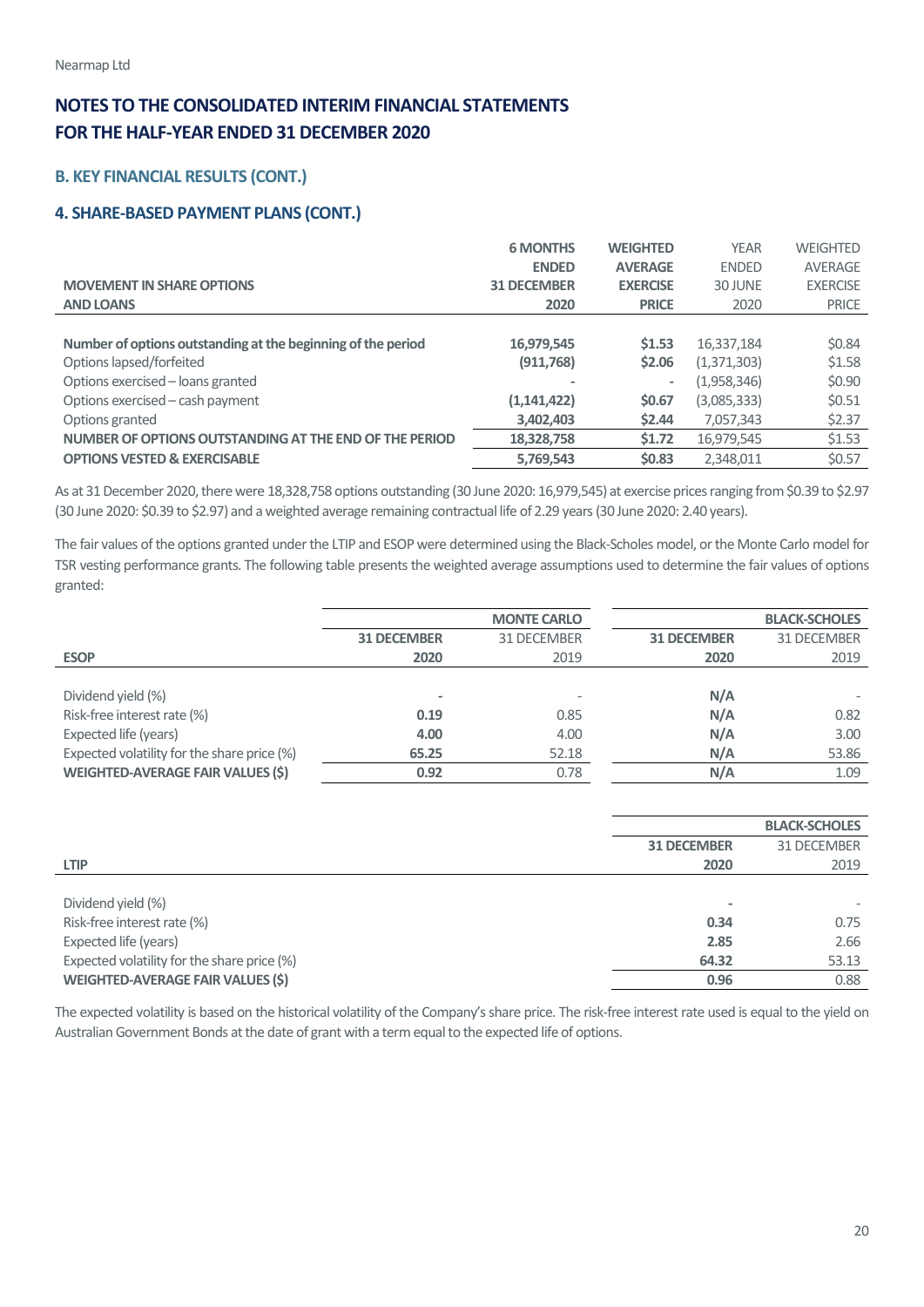## **B. KEY FINANCIAL RESULTS (CONT.)**

## **4. SHARE-BASED PAYMENT PLANS (CONT.)**

|                                                           | <b>6 MONTHS ENDED</b> | <b>WEIGHTED</b>   | <b>YEAR ENDED</b> | <b>WEIGHTED</b>   |
|-----------------------------------------------------------|-----------------------|-------------------|-------------------|-------------------|
|                                                           | <b>31 DECEMBER</b>    | <b>AVERAGE</b>    | 30 JUNE           | AVERAGE           |
| <b>MOVEMENT IN RSUS</b>                                   | 2020                  | <b>FAIR VALUE</b> | 2020              | <b>FAIR VALUE</b> |
|                                                           |                       |                   |                   |                   |
| Number of RSUs outstanding at the beginning of the period | 929.972               | \$2.56            |                   |                   |
| RSUs lapsed/forfeited                                     | (60, 244)             | \$2.37            | (209, 565)        | \$2.58            |
| RSUs granted                                              | 2,215,707             | \$2.26            | 1,139,537         | \$2.57            |
| RSUs vested and converted                                 | (1,752,377)           | \$2.57            |                   |                   |
| NUMBER OF RSUS OUSTANDING AT THE END OF THE PERIOD        | 1,333,058             | \$2.37            | 929.972           | \$2.56            |

The fair value of RSUs on measurement date is based on the closing market price on the day preceding the grant.

## <span id="page-20-0"></span>**5. OTHER OPERATIONAL EXPENSES**

|                                         | <b>31 DECEMBER</b> | 31 DECEMBER     |
|-----------------------------------------|--------------------|-----------------|
|                                         | 2020               | 2019            |
|                                         | \$′000             | $$^{\prime}000$ |
|                                         |                    |                 |
| Servicing and processing costs          | 2,986              | 2,896           |
| Marketing costs                         | 1,692              | 2,677           |
| Travel costs                            | 56                 | 2,486           |
| Subscription fees                       | 2,557              | 2,177           |
| Audit, consulting and legal fees        | 2,676              | 1,835           |
| Office and other rental costs           | 727                | 1,110           |
| Insurance costs                         | 738                | 435             |
| All other operating expenses            | 1,205              | 1,865           |
| <b>TOTAL OTHER OPERATIONAL EXPENSES</b> | 12,637             | 15,481          |

## <span id="page-20-1"></span>**6. NET FINANCE COSTS**

|                                                                                          | <b>31 DECEMBER</b> | 31 DECEMBER     |
|------------------------------------------------------------------------------------------|--------------------|-----------------|
|                                                                                          | 2020               | 2019            |
|                                                                                          | \$′000             | $$^{\prime}000$ |
|                                                                                          |                    |                 |
| Interest expense on unwinding of lease liabilities                                       | 217                | 289             |
| Net foreign exchange difference loss                                                     | 317                | 489             |
| Transfer of hedging losses from the consolidated statement of other comprehensive income | 956                |                 |
| Other finance costs                                                                      | 84                 | 28              |
| <b>NET FINANCE COSTS</b>                                                                 | 1.574              | 806             |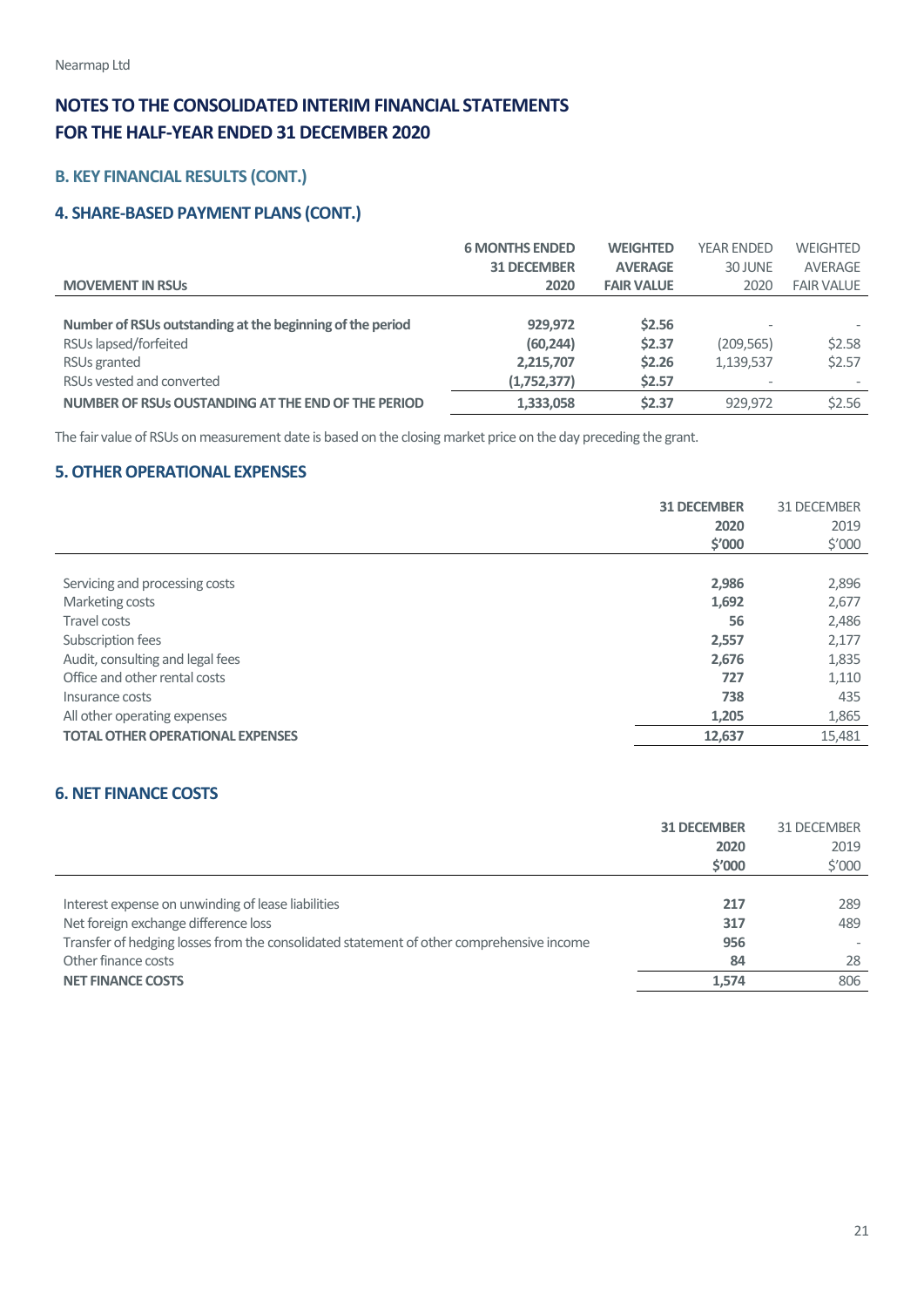## **B. KEY FINANCIAL RESULTS (CONT.)**

## <span id="page-21-0"></span>**7. INCOME TAX**

The Group has an unrecognised deferred tax asset of \$23,887 thousand in respect of US tax losses as at 31 December 2020 (30 June 2020: \$25,921 thousand). No deferred tax asset has been recognised for losses in the US given the uncertainty of the timing of future profitability.

## <span id="page-21-1"></span>**C. INVESTING ACTIVITIES**

## <span id="page-21-2"></span>**8. PROPERTY, PLANT AND EQUIPMENT**

|                                     |                     | <b>OFFICE</b>          |                     |                     |                     |
|-------------------------------------|---------------------|------------------------|---------------------|---------------------|---------------------|
|                                     | <b>ASSETS UNDER</b> | <b>EQUIPMENT &amp;</b> | <b>CAMERA</b>       | <b>RIGHT-OF-USE</b> |                     |
| <b>HALF-YEAR ENDED</b>              | <b>CONSTRUCTION</b> | <b>FURNITURE</b>       | <b>SYSTEMS</b>      | <b>ASSETS</b>       | <b>TOTAL</b>        |
| <b>31 DECEMBER 2020</b>             | \$'000              | \$'000                 | \$'000              | \$'000              | \$'000              |
|                                     |                     |                        |                     |                     |                     |
| Opening net book value              | $\overline{a}$      | 4,664                  | 14,657              | 14,087              | 33,408              |
| Additions                           | 479                 | 222                    |                     |                     | 701                 |
| Transfers <sup>1</sup>              | 618                 |                        | (618)               |                     |                     |
| Depreciation                        |                     | (861)                  | (1,725)             | (2, 191)            | (4, 777)            |
| Foreign exchange adjustment         |                     | (190)                  |                     | (501)               | (691)               |
| <b>CLOSING NET BOOK VALUE</b>       | 1,097               | 3,835                  | 12,314              | 11,395              | 28,641              |
|                                     |                     |                        |                     |                     |                     |
| Cost                                | 1,097               | 7,350                  | 28,764              | 17,440              | 54,651              |
| Accumulated depreciation            |                     | (3,515)                | (16, 450)           | (6,045)             | (26, 010)           |
| <b>CLOSING NET BOOK VALUE</b>       | 1,097               | 3,835                  | 12,314              | 11,395              | 28,641              |
|                                     |                     |                        |                     |                     |                     |
|                                     |                     | <b>OFFICE</b>          |                     |                     |                     |
|                                     |                     |                        |                     |                     |                     |
|                                     | <b>ASSETS UNDER</b> | <b>EQUIPMENT &amp;</b> | <b>CAMERA</b>       | <b>RIGHT-OF-USE</b> |                     |
| <b>YEAR ENDED</b>                   | <b>CONSTRUCTION</b> | <b>FURNITURE</b>       | <b>SYSTEMS</b>      | <b>ASSETS</b>       | <b>TOTAL</b>        |
| <b>30 JUNE 2020</b>                 | \$′000              | \$'000                 | \$'000              | \$'000              | \$'000              |
|                                     |                     |                        |                     |                     |                     |
| At 30 June 2019                     |                     | 2,164                  | 14,618              |                     | 16,782              |
| Adjustment on initial               |                     |                        |                     |                     |                     |
| application of AASB 16 <sup>2</sup> |                     | (505)                  |                     | 6,530               | 6,025               |
| At 1 July 2019                      | $\overline{a}$      | 1,659                  | 14,618              | 6,530               | 22,807              |
| Additions                           |                     | 4,422                  | 3,248               | 11,436              | 19,106              |
| <b>Disposals</b>                    |                     |                        | (138)               |                     | (138)               |
| Depreciation                        |                     | (1,402)                | (3,071)             | (4,025)             | (8,498)             |
| Foreign exchange adjustment         | $\overline{a}$      | (15)                   |                     | 146                 | 131                 |
| <b>CLOSING NET BOOK VALUE</b>       |                     | 4,664                  | 14,657              | 14,087              | 33,408              |
|                                     |                     |                        |                     |                     |                     |
| Cost                                |                     | 7,465                  | 29,382              | 18,086              | 54,933              |
| Accumulated depreciation            |                     | (2,801)                | (14, 725)<br>14,657 | (3,999)<br>14,087   | (21, 525)<br>33,408 |

<sup>1</sup> For the half-year ended 31 December 2020, the Group has disclosed separately assets under construction and camera systems. \$618 thousand has been transferred from camera systems to assets under construction, representing the carrying value of assets under construction previously included in camera systems as at 1 July 2020. Comparatives have not been adjusted.

<sup>2</sup> The Group has initially applied AASB 16 *Leases* at 1 July 2019, using the modified retrospective approach. Under this approach, the Group has recognised rightof-use assets on the date of initial application.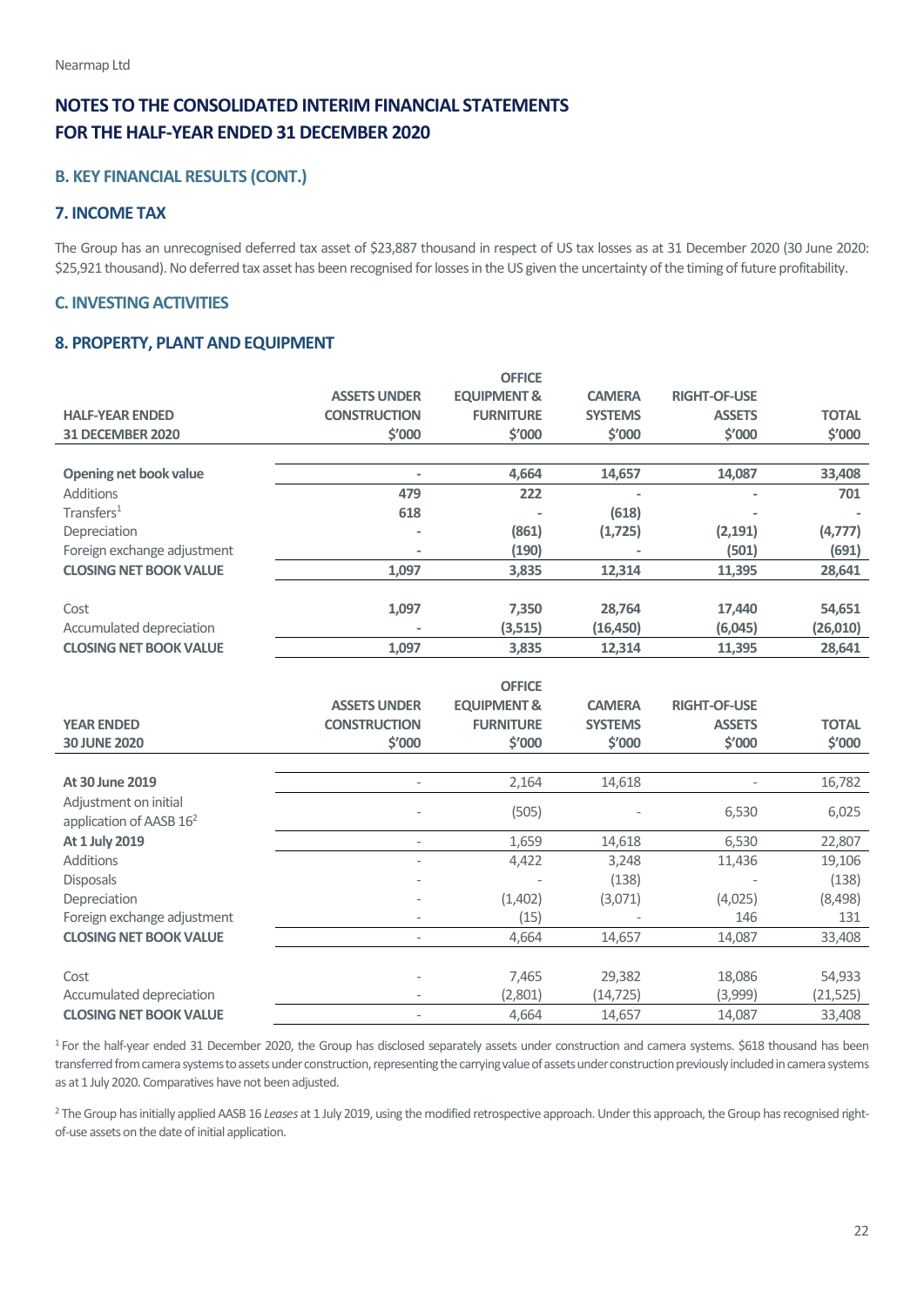## **C. INVESTING ACTIVITIES (CONT.)**

## <span id="page-22-0"></span>**9. INTANGIBLES**

|                               | GOOD-       | <b>DEVELOPMENT</b> | <b>CAPTURE</b> | <b>INTELLECTUAL</b> |              |              |
|-------------------------------|-------------|--------------------|----------------|---------------------|--------------|--------------|
| <b>HALF-YEAR ENDED</b>        | <b>WILL</b> | <b>COSTS</b>       | <b>COSTS</b>   | <b>PROPERTY</b>     | <b>OTHER</b> | <b>TOTAL</b> |
| <b>31 DECEMBER 2020</b>       | \$′000      | \$′000             | \$'000         | \$′000              | \$'000       | \$′000       |
|                               |             |                    |                |                     |              |              |
| <b>Opening net book value</b> | 135         | 18,670             | 24,017         | 4,418               | 175          | 47,415       |
| <b>Additions</b>              |             | 5,653              | 8,175          |                     |              | 13,828       |
| Amortisation                  |             | (5, 199)           | (12, 455)      | (475)               | (49)         | (18, 178)    |
| Foreign exchange adjustment   |             |                    |                | (452)               |              | (452)        |
| <b>CLOSING NET BOOK VALUE</b> | 135         | 19,124             | 19,737         | 3,491               | 126          | 42,613       |
|                               |             |                    |                |                     |              |              |
| Cost                          | 135         | 52,199             | 92,449         | 4,457               | 1,937        | 151,177      |
| Accumulated amortisation      |             | (33,075)           | (72, 712)      | (966)               | (1, 811)     | (108, 564)   |
| <b>CLOSING NET BOOK VALUE</b> | 135         | 19,124             | 19,737         | 3,491               | 126          | 42,613       |
|                               |             |                    |                |                     |              |              |
|                               |             |                    |                |                     |              |              |
|                               | GOOD-       | <b>DEVELOPMENT</b> | <b>CAPTURE</b> | <b>INTELLECTUAL</b> |              |              |
| <b>YEAR ENDED</b>             | <b>WILL</b> | <b>COSTS</b>       | <b>COSTS</b>   | <b>PROPERTY</b>     | <b>OTHER</b> | <b>TOTAL</b> |
| <b>30 JUNE 2020</b>           | \$′000      | \$′000             | \$'000         | \$'000              | \$'000       | \$'000       |
|                               |             |                    |                |                     |              |              |
| <b>Opening net book value</b> | 135         | 11,642             | 30,030         |                     | 325          | 42,132       |
| <b>Additions</b>              |             | 14,959             | 23,516         | 4,899               | 6            | 43,380       |
| <b>Disposals</b>              |             |                    |                |                     | (25)         | (25)         |
| Amortisation                  |             | (7, 931)           | (29, 529)      | (606)               | (134)        | (38, 200)    |
| Foreign exchange adjustment   |             |                    |                | 125                 | 3            | 128          |
| <b>CLOSING NET BOOK VALUE</b> | 135         | 18,670             | 24,017         | 4,418               | 175          | 47,415       |
|                               |             |                    |                |                     |              |              |
| Cost                          | 135         | 46,546             | 84,275         | 5,001               | 1,940        | 137,897      |
| Accumulated amortisation      |             | (27, 876)          | (60, 258)      | (583)               | (1,765)      | (90, 482)    |

## <span id="page-22-1"></span>**D. CAPITAL STRUCTURE AND FINANCIAL INSTRUMENTS**

## <span id="page-22-2"></span>**10. CONTRIBUTED EQUITY**

| <b>HALF-YEAR ENDED</b><br><b>31 DECEMBER 2020</b>                                   | <b>NUMBER OF SHARES</b> | \$′000  |
|-------------------------------------------------------------------------------------|-------------------------|---------|
| Balance at the beginning of the half-year                                           | 453,324,295             | 126,577 |
| Issue of shares during the half-year, net of transaction costs and tax <sup>1</sup> | 36,079,427              | 93,475  |
| Issued from exercise of share options                                               | 1,141,422               | 764     |
| Repayment of share option loans <sup>2</sup>                                        |                         | 373     |
| Issue of shares on settlement of restricted-stock units                             | 1,752,377               |         |
| Treasury shares transferred to employees                                            |                         | 154     |
| <b>BALANCE AT THE END OF THE HALF-YEAR</b>                                          | 492,297,521             | 221,343 |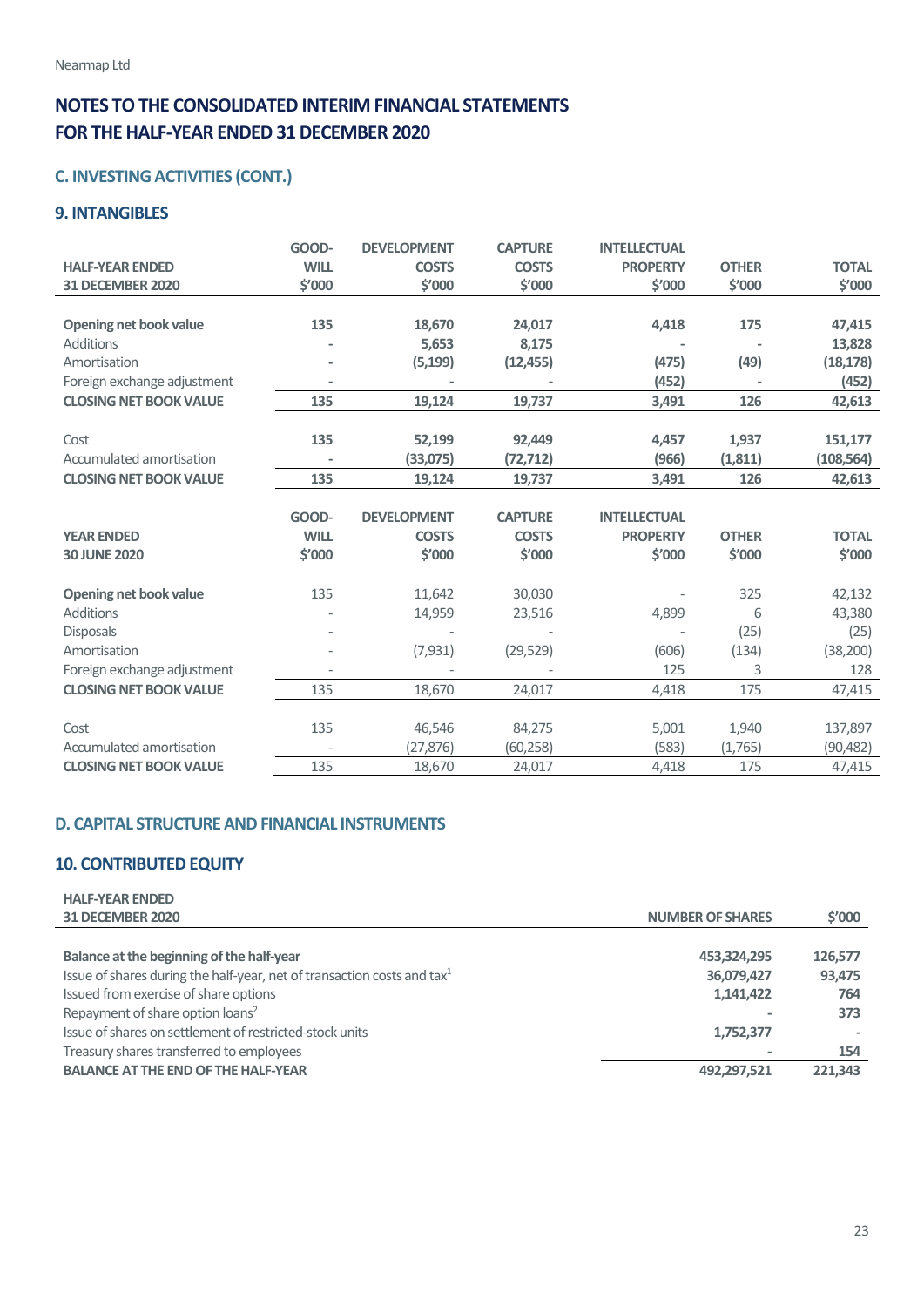**YEAR ENDED** 

## **NOTES TO THE CONSOLIDATED INTERIM FINANCIAL STATEMENTS FOR THE HALF-YEAR ENDED 31 DECEMBER 2020**

## **D. CAPITAL STRUCTURE AND FINANCIAL INSTRUMENT (CONT.)**

## **10. CONTRIBUTED EQUITY (CONT.)**

| <b>YEAR ENDED</b>                            |                          |         |
|----------------------------------------------|--------------------------|---------|
| <b>30 JUNE 2020</b>                          | <b>NUMBER OF SHARES</b>  | \$′000  |
|                                              |                          |         |
| Balance at the beginning of the year         | 448,280,616              | 124,617 |
| Issued from exercise of share options        | 3,085,333                | 1,596   |
| Issued from exercise of share option loans   | 1,958,346                |         |
| Repayment of share option loans <sup>2</sup> |                          | 396     |
| Treasury shares acquired                     | $\overline{\phantom{0}}$ | (400)   |
| Treasury shares transferred to employees     |                          | 368     |
| <b>BALANCE AT THE END OF THE YEAR</b>        | 453,324,295              | 126,577 |

1 On 11 September 2020, the Company completed a \$72,082 thousand fully underwritten institutional placement (before costs) of 26,022,305 new fully paid ordinary shares at the offer price of \$2.77. Following the underwritten institutional placement, on 8 October 2020, the Company completed a \$23,135 thousand Share Purchase Plan available to all investors whereby a total of 10,057,122 new fully paid ordinary shares were issued at the offer price of \$2.30. The Company incurred a total of \$2,489 thousand in transactions costs, net of \$747 thousand in deferred tax impact, that were recorded directly in contributed equity.

2During the half-year, total loans of \$355 thousand (30 June 2020: \$391 thousand) and accruing interest of \$18 thousand (30 June 2020: \$5 thousand) were repaid to the Company, thereby releasing 633,333 shares (30 June 2020: 631,686) previously under holding lock.

## <span id="page-23-0"></span>**11. FINANCIAL INSTRUMENTS**

Forward exchange contracts ("derivatives") are measured at fair value. The fair value and carrying value of derivatives as at 31 December 2020 is \$365 thousand and is included in other current liabilities (30 June 2020: \$957 thousand included in other current liabilities). Derivatives are not quoted in active markets as they are not traded on a recognised exchange. Therefore, the Group uses valuation techniques (present value techniques) which use both observable and unobservable market inputs. As these financial instruments use valuation techniques with unobservable inputs that are not significant to the overall valuation, these instruments are included in Level 2 of the fair value hierarchy. Trade receivables, other current receivables, trade and other payables, and other current liabilities are measured at amortised cost, and their carrying value are assumed to approximate their fair values due to their short-term nature.

The Group recognises transfers between levels of fair value hierarchy as of the end of the reporting period in which the transfer has occurred. There were no transfers between levels of the fair value hierarchy during the half-year ended 31 December 2020, and no transfer during the half-year ended 31 December 2019.

The Group's cash and cash equivalents comprise:

|                                        | <b>31 DECEMBER</b> | 30 JUNE |
|----------------------------------------|--------------------|---------|
|                                        | 2020               | 2020    |
|                                        | \$'000             | \$'000  |
|                                        |                    |         |
| Cash at bank and on hand               | 39,323             | 6,466   |
| Deposit at call                        | $\sim$             | 2,362   |
| Term deposits                          | 90,000             | 27,312  |
| <b>TOTAL CASH AND CASH EQUIVALENTS</b> | 129,323            | 36,140  |

Cash and cash equivalents include term deposits that are readily convertible to a known amount of cash and are subject to an insignificant risk of change in value.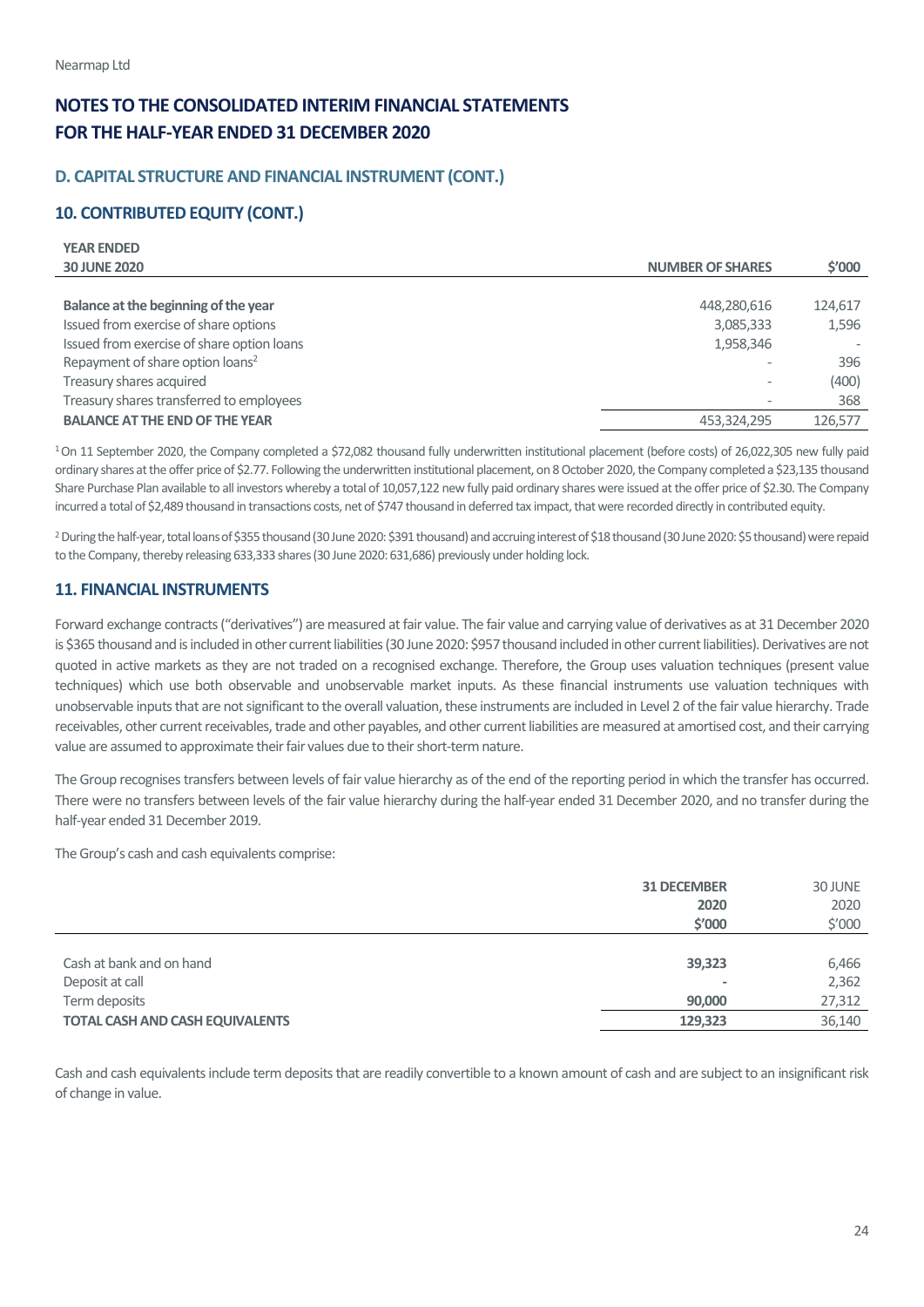## **D. CAPITAL STRUCTURE AND FINANCIAL INSTRUMENT (CONT.)**

## <span id="page-24-0"></span>**12. DIVIDENDS PAID ON ORDINARY SHARES**

No dividends were paid or proposed for the half-year ending 31 December 2020 (31 December 2019: nil).

## <span id="page-24-1"></span>**E.OTHER**

## <span id="page-24-2"></span>**13. RELATED PARTY TRANSACTIONS**

The Nearmap ESOP includes an Employee Loan Scheme that permits Nearmap to grant financial assistance to employees by way of loan to enable them to exercise options and acquire shares. These loans bear interest at rates that ranged from 0.30% to 0.45% during the year ended 30 June 2020 (30 June 2019: 1.50% to 1.70%) and are repayable four years after the issue date. The loans are not recognised in the consolidated statement of financial position.

|                                                                  | <b>31 DECEMBER</b> | 30 JUNE    |
|------------------------------------------------------------------|--------------------|------------|
|                                                                  | 2020               | 2020       |
|                                                                  |                    |            |
|                                                                  |                    |            |
| Share option loans outstanding at the beginning of the half-year | 7,968,567          | 6,556,950  |
| Share option loans repaid during the period                      | (372, 771)         | (396, 449) |
| Share option loans provided during the period                    |                    | 1,759,008  |
| Interest accrued on share option loans                           | 115,638            | 49,058     |
| SHARE OPTION LOANS OUTSTANDING AT THE END OF THE YEAR            | 7,711,434          | 7,968,567  |

## <span id="page-24-3"></span>**14. CONTINGENT LIABILITIES**

As at 31 December 2020, except for bank guarantees of \$2,356 thousand (30 June 2020: \$2,356 thousand), the Directors are not aware of any contingent liabilities in relation to the Company or the Group.

## <span id="page-24-4"></span>**15. SUBSEQUENT EVENTS**

As at the date of this report, no matter or circumstance has arisen since 31 December 2020 that has significantly affected, or may significantly affect the Group's operations, the results of those operations, or the Group's state of affairs in future financial years.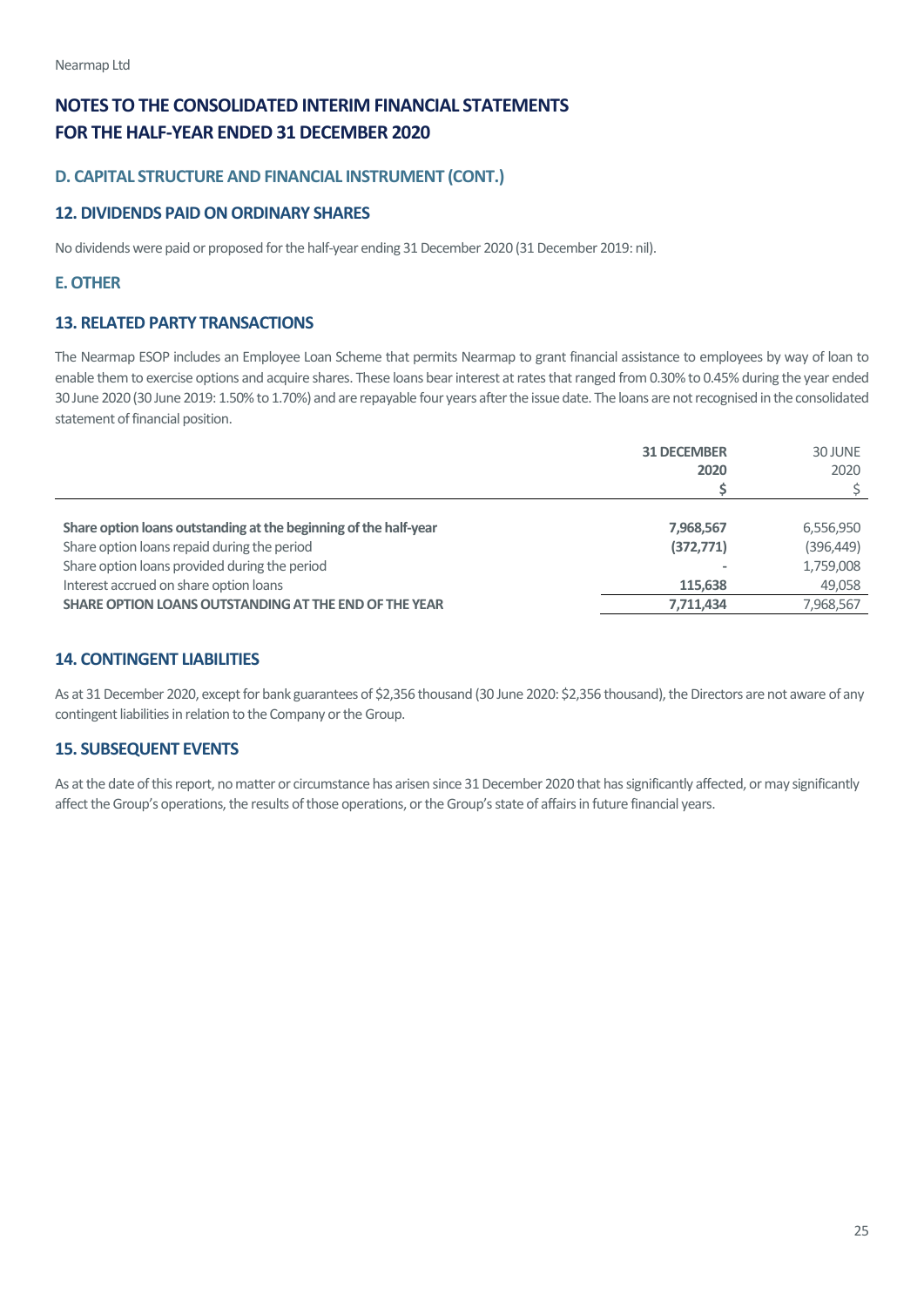## <span id="page-25-0"></span>**DIRECTORS' DECLARATION**

In the Directors' opinion:

- (a) the financial statements and notes set out on pages 7 to 25 are in accordance with the Corporations Act 2001, including:
	- (i) complying with AASB 134 *Interim Financial Reporting*, the Corporations Regulations 2001 and other mandatory professional reporting requirements; and
	- (ii) giving a true and fair view of the Group's financial position as at 31 December 2020 and of its performance for the half-year ended on that date; and
- (b) there are reasonable grounds to believe that Nearmap Ltd will be able to pay its debts as and when they become due and payable.

This declaration is made in accordance with a resolution of the Directors.

**Dr Rob Newman**  Chief Executive Officer & Managing Director Sydney, 14 February 2021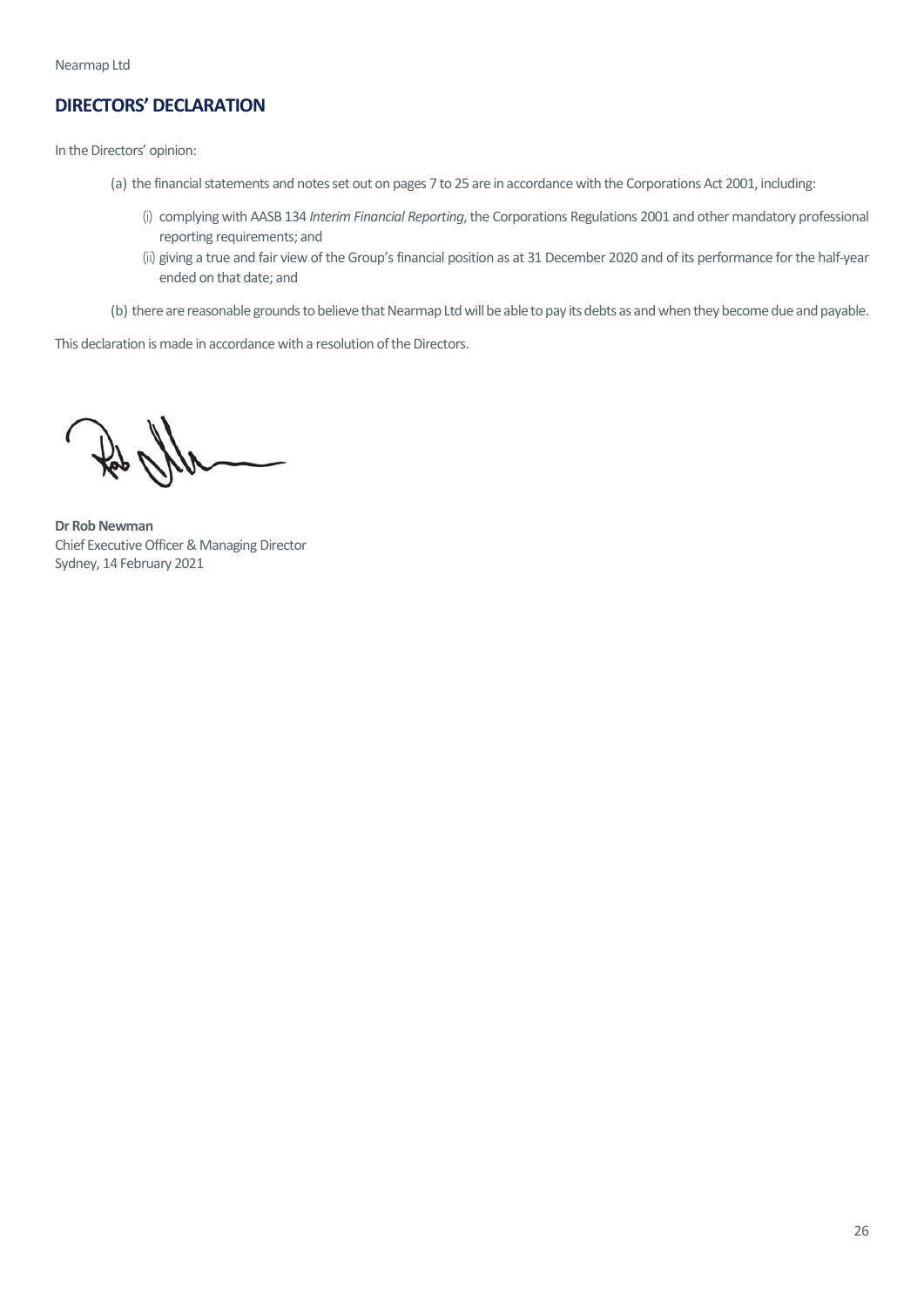

## Independent Auditor's Review Report

## To the shareholders of Nearmap Ltd

## **Conclusion**

We have reviewed the accompanying *Interim Financial Report* of Nearmap Ltd.

Based on our review, which is not an audit, we have not become aware of any matter that makes us believe that the Interim Financial Report of Nearmap Ltd does not comply with the *Corporations Act 2001*, including:

- **qiving a true and fair view of the** *Group's* financial position as at 31 December 2020 and of its performance for the Half-year ended on that date; and
- complying with *Australian Accounting Standard AASB 134 Interim Financial Reporting* and the *Corporations Regulations 2001*.

#### The *Interim Financial Report* comprises:

- Consolidated interim statement of financial position as at 31 December 2020
- Consolidated interim statement of profit or loss and other comprehensive income, Consolidated interim statement of changes in equity and Consolidated interim statement of cash flows for the Half-year ended on that date
- Notes 1 to 15 comprising a summary of significant accounting policies and other explanatory information
- The Directors' Declaration.

The *Group* comprises Nearmap Ltd (the Company) and the entities it controlled at the Half year's end or from time to time during the Half-year.

### **Basis for Conclusion**

We conducted our review in accordance with ASRE 2410 *Review of a Financial Report Performed by the Independent Auditor of the Entity*. Our responsibilities are further described in the *Auditor's Responsibilities for the Review of the Financial Report* section of our report.

We are independent of the Group in accordance with the auditor independence requirements of the *Corporations Act 2001* and the ethical requirements of the *Accounting Professional and Ethical Standards Board's APES 110 Code of Ethics for Professional Accountants (including Independence Standards)* (the Code) that are relevant to our audit of the annual financial report in Australia. We have also fulfilled our other ethical responsibilities in accordance with the Code.

KPMG, an Australian partnership and a member firm of the KPMG global organisation of independent member firms affiliated with KPMG International Limited, a private English company limited by guarantee. All rights reserved. The KPMG name and logo are trademarks used under license by the independent member firms of the KPMG global organisation. Liability limited by a scheme approved under Professional Standards Legislation.